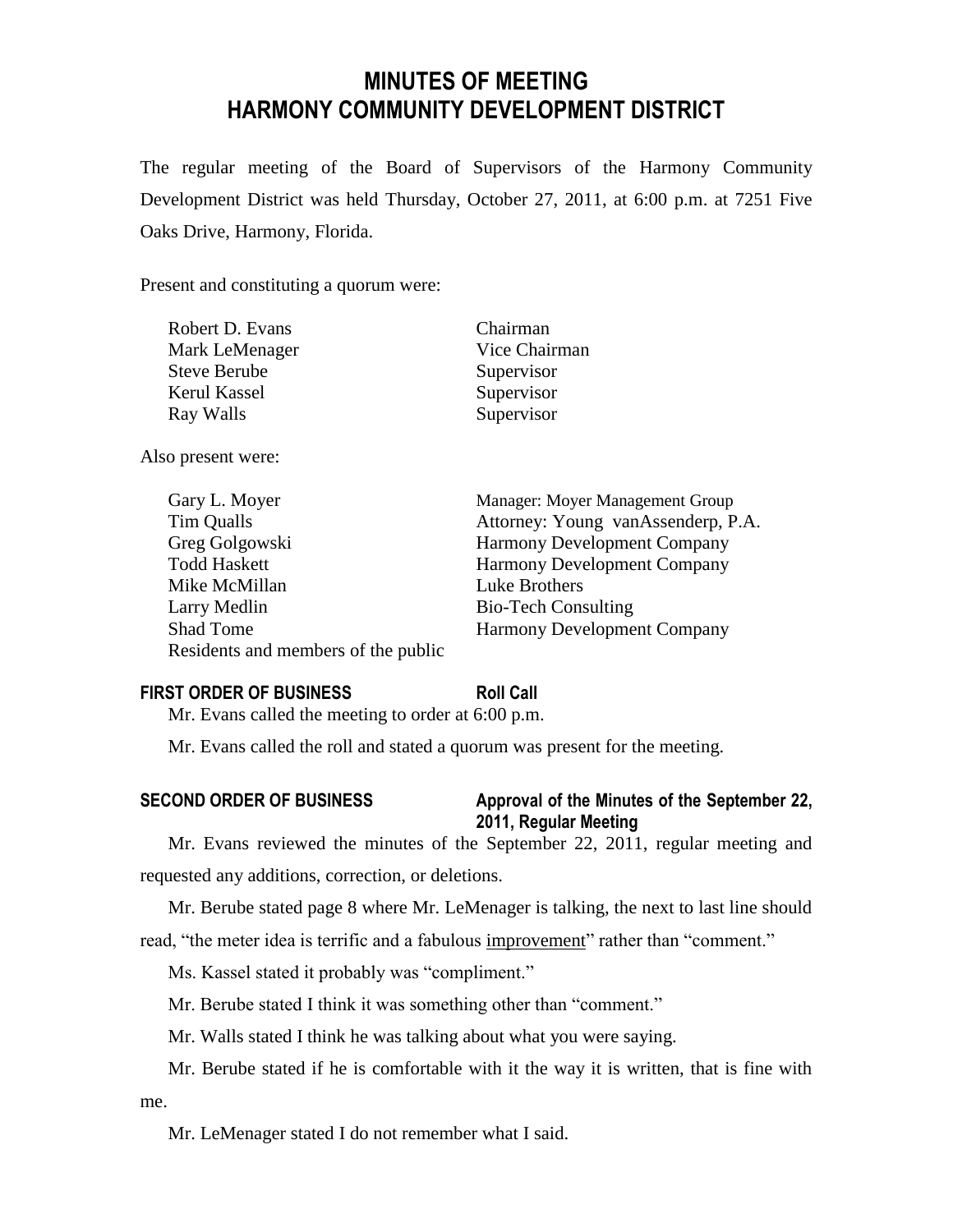Mr. Evans stated we will leave that one as it is written.

Mr. Berube stated page 10, the next-to-last line reads, "Mr. Berube stated no." I did not make that statement. Someone else may have said it in relation to the key deposit, but I did not.

Mr. LeMenager asked should the answer be "yes" anyway?

Mr. Berube stated I do not know if it is "yes" or "no," but I did not answer the question.

Ms. Kassel asked shall we just delete that line?

Mr. Evans stated yes.

Mr. Berube stated I imagine Mr. Moyer would have answered that question.

Ms. Kassel stated but he is speaking on the next line.

On MOTION by Mr. Walls, seconded by Mr. LeMenager, with all in favor, unanimous approval was given to minutes of the September 22, 2011, regular meeting, as amended.

#### **THIRD ORDER OF BUSINESS Audience Comments**

Ms. Pam LeMenager asked have the crepe myrtle trees been trimmed? I noticed that they now have a full crown, but the way they have been planted, they are very close to the sidewalks, or sand oaks or other trees, or the curbing. The roots will grow out as far as the crown grows. I am concerned that will cause more repair on sidewalks in the coming years if they are left to grow that way, or that we will have trouble with the other trees that are close to them if they continue to be allowed to grow into the trees.

Ms. Kassel asked is there a particular location?

Ms. LeMenager stated throughout Harmony. The park next to your house has crepe myrtles growing into the sand oaks. It is the same situation with the park behind our house. From the school to the roundabout to go towards St. Cloud, there are groups of three in certain locations, and all of those are within three to four feet of the sidewalk, but the crown is almost to the point where it is shading the sidewalk. If that is how it is above the ground, the roots will be the same underneath, which means the roots will grow under the sidewalk and push the sidewalk up. I just think that is something to consider when the trees are trimmed, to cut back costs on needless repairs to sidewalks and the needless removal of other trees, including crepe myrtles, because they have gotten too big for their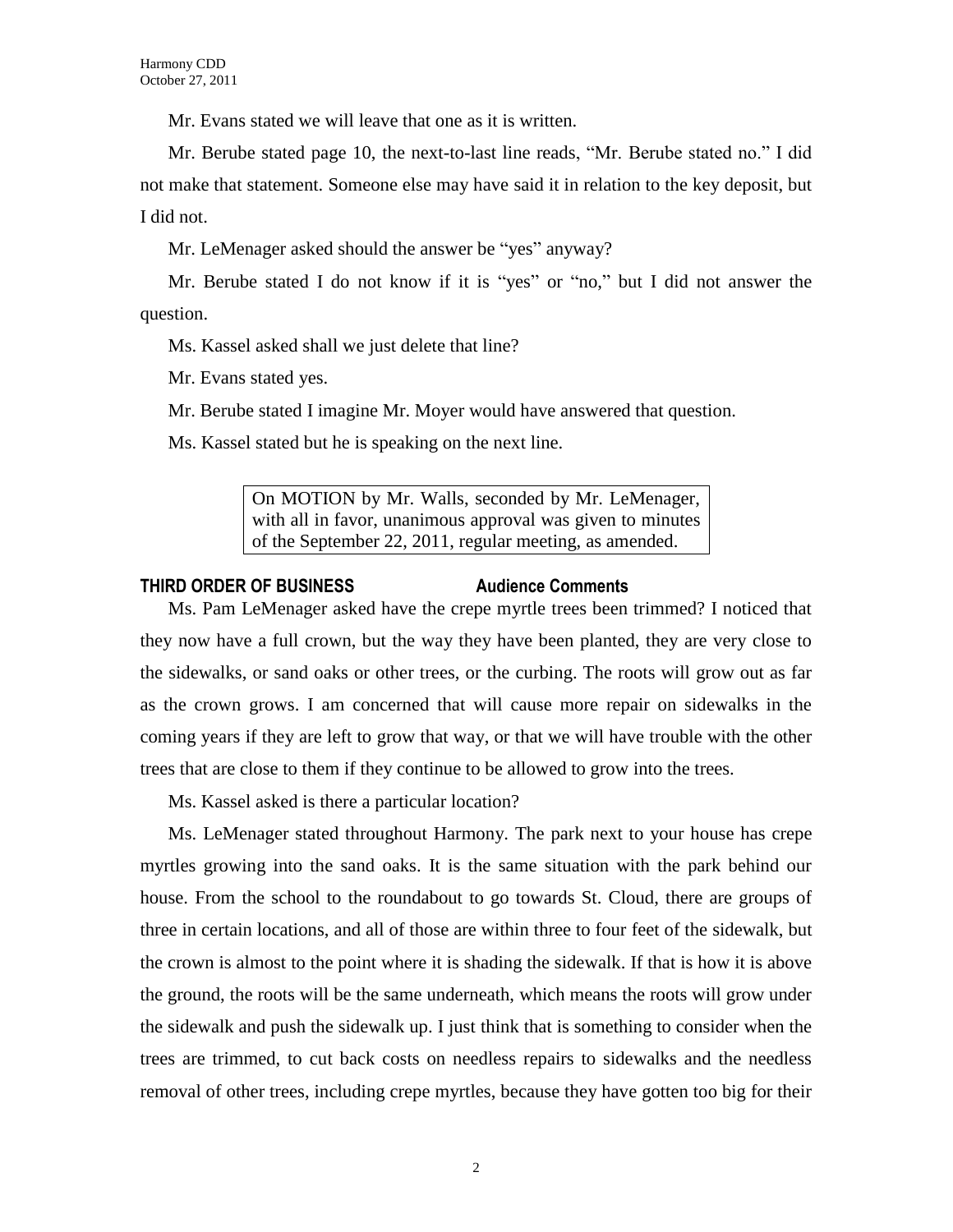placement. When they were originally planting, they had the sharp cutting done. Now they are left to basically grow naturally.

Mr. Berube stated I agree with you on the sidewalk damage, and we will have this problem throughout Harmony. I have sycamores near my house, and they are breaking up sidewalks all over town.

Ms. LeMenager stated in front of your house, you are responsible for your sidewalk. In the parks, the CDD pays for sidewalks. Is that not the case?

Mr. Berube stated the CDD pays for sidewalk repairs throughout the community.

Mr. Evans stated that is correct.

Mr. Berube stated not only is it a problem with the sidewalks but there are roots in the grassy areas. I suspect that is why many people are removing grass and putting in mulch and various other xeriscaping that we see. The tree issue is something we will have to wrestle with because the roots are coming up and they are damaging a lot of sidewalks. Perhaps other things will be damaged, as well.

A Resident stated in reference to sycamore trees, you cannot keep grass underneath them, and they are pushing up the sidewalks. The bigger they get, the more damage they do. The sidewalk on Brackenfern is really bad. I live on Beargrass and I resodded my front yard underneath my tree four times, but there is too much shade for grass to grow. You either need to remove every other sycamore tree, or remove them all. There is too much shade and too many leaves. It will cause a lot of problems in the future.

Ms. Kassel stated all the trees will cause problems with grass growing underneath them.

The Resident stated you can keep grass under oak trees, but not sycamores. As was mentioned, people are just starting to put down mulch, and I do not think that looks very good if the whole street is covered with mulch.

Mr. Evans stated that is a good point.

The Resident asked may I remove my tree?

Mr. Evans stated not if it is a CDD street tree.

Mr. Berube stated it is not your tree.

The Resident stated that is what I thought, but it is causing me so many problems. I have trimmed it back. There is a tree about 20 feet next to it, and the canopies are touching my house and they go straight up. I get no sunlight at all.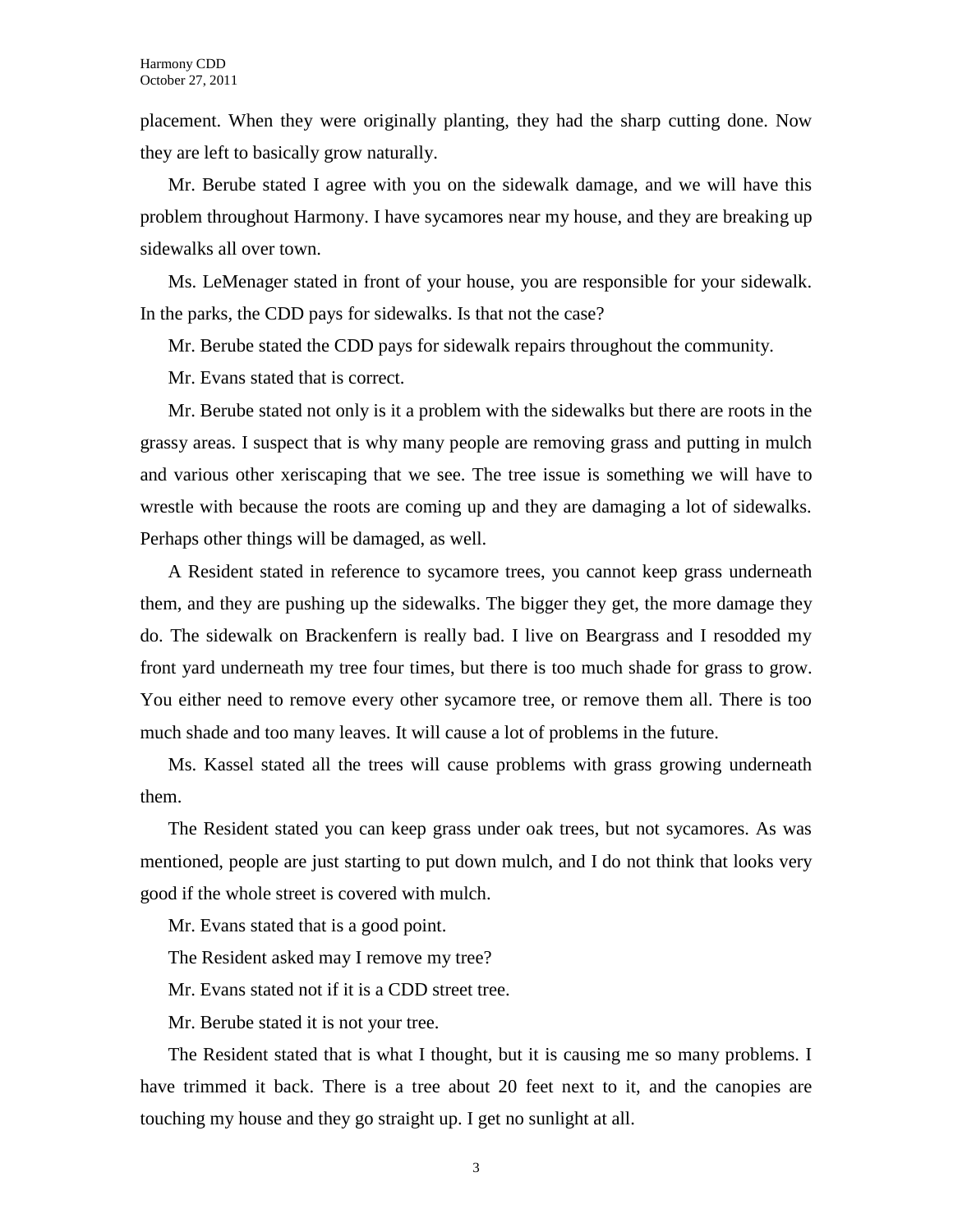Mr. Berube stated we will be discussing trees in an extensive manner either at this meeting or one very soon. There are some things that need to be done with the trees. I hear your concern about the roots and the sidewalks. We will discuss it.

A Resident asked is this the forum to discuss the change in the Ordinance for multiuse facility? There is a meeting on November 7, 2011.

Ms. Kassel stated that is the Harmony Development Company, not the CDD.

The Resident stated they are changing the Ordinance to use Harmony as a multi-use facility. I do not know what that means.

Ms. Kassel stated that is a developer issue. You would need to address it at the County meeting; it has nothing to do with this body.

The Resident asked is anyone aware of what the purpose is of changing the Ordinance?

Mr. Tome stated there are two things that were done with this PD amendment. About 18 months ago, the County staff worked with us to create a new land use map that basically created an overlay so that our Development Order map, which shows the entire DRI in regard to the way it is colored and where we can build residential, commercial, and industrial, was done in such a way that colored it to match our flexibility to be able to move around zoning. The PD amendment was designed to be able to make our map match the future land use map so that they mirrored one another. You have to go through that administrative step to be able to do that. Staff cannot just unilaterally do that. We needed to receive Planning and Zoning approval, which we did on October 6, 2011. On November 7, 2011, this item will be before the County Commission for their approval. The second thing was to put standards in place across the entire DRI as it relates to residential, commercial and industrial for setbacks, heights, use types, and those kinds of things. What happened prior to that is every time we wanted to develop a parcel, for example, Parcel F across from the Community School, we would have to go through a Comprehensive Development Plan (CDP) process to get to a Preliminary Site Plan (PSP) process. Then we go to an Engineering Improvement Plan (EIP). There were a bunch of steps, and it was a time-waster going through Planning and Zoning, then the County Commission, and so on. What this will do is a G-size lot or an F-size lot or an E-size lot, all the size lots we have in the community, the setbacks will be the same for the front, sides, and rear, and the heights will be uniform. What this does for us is allows us to skip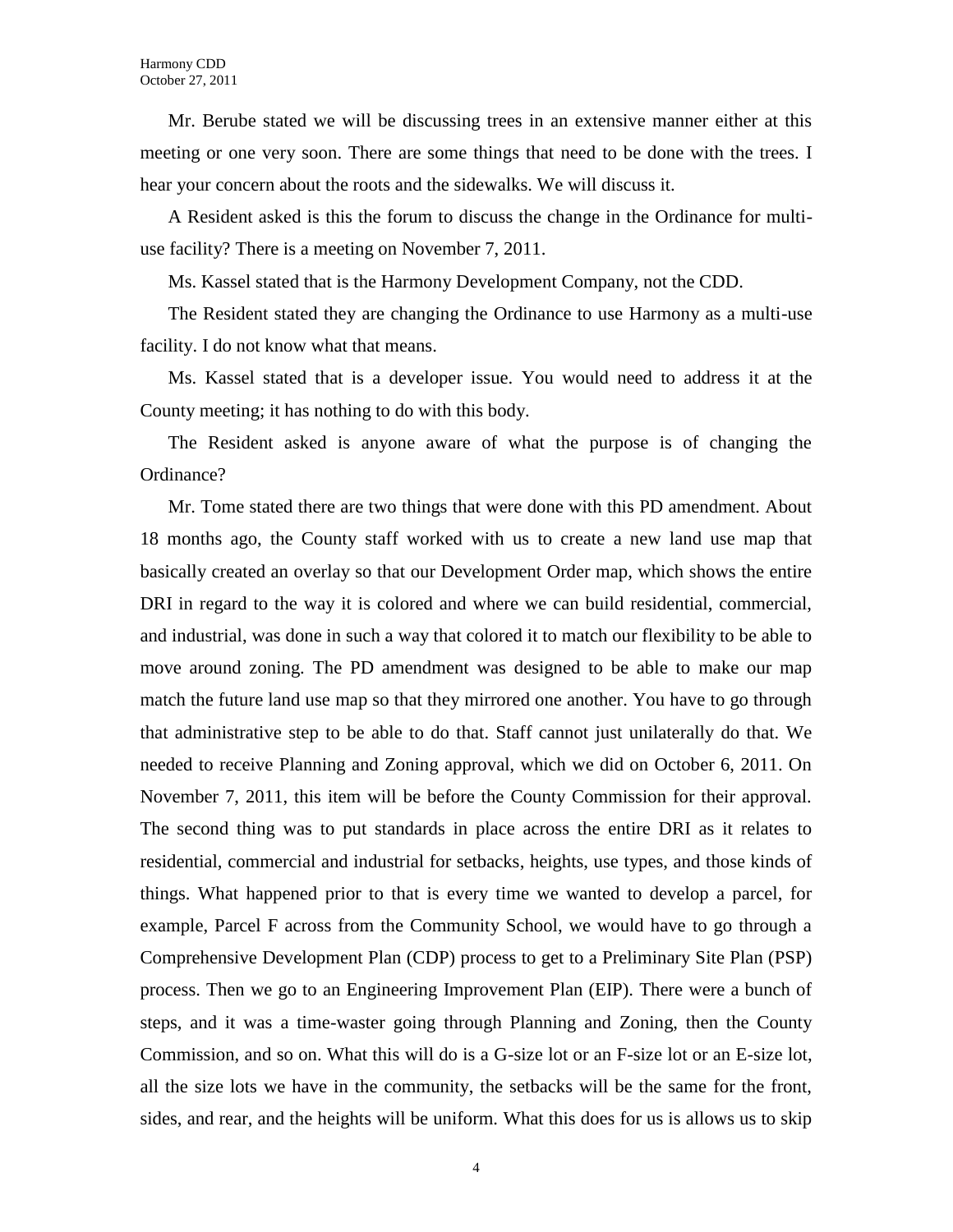the CDP process and go straight to the PSP, which will then be approved by staff, and then we can get EIP approval from the County Commission. It speeds up the process. It took something that was uniform and made the document much less cumbersome. The part you might be noticing about a mixed-use scenario is, on the south side of U.S. 192, there will never be residential units; it will always be something other than residential, such as commercial or industrial, including retail. The County wanted to work with us to allow us to call it non-residential mixed use. That means the parcel can have industrial, commercial, retail, any of those things without the necessity to go back each time we choose to develop one acre. If that one parcel was zoned industrial but we now want to use it for retail, we would have to go back through staff and all the County approvals. This new designation will classify it as non-residential and allow us to do whatever we want to with it, as long as it fits into those categories: institutional, industrial, retail, commercial.

The Resident asked is there no master plan that says we are in a mixed-use area, and if there is a vacant lot over here, someone can build a 7-Eleven?

Mr. Tome stated no. We do have some flexibility within our Development Order and the DRI already. Along U.S. 192, today it might be shown as residential land use, but we could decide to put in some sort of neighborhood commercial building, which might be more fitting in those areas instead of putting a detached product right up next to the highway. We do have some of that flexibility. But there will not be a 7-Eleven built right next to your house.

The Resident stated on the agenda for that meeting, there are a bunch of churches listed and it is explained what they are requesting. We are always told if we want to find out, then we need to go to the meeting. It is held at an inappropriate time for people who work unless you take a day off. I appreciate you sharing what your request is for.

A Resident stated I have a comment on the landscaping in the median along U.S. 192 in front of the entrance. It looks great. I do not know who is responsible, but it looks great.

A Resident stated yes, it looks very nice.

Mr. Berube stated the Harmony Development Company provided that work effort.

A Resident asked has anyone heard any updates from Toho Water Authority regarding our neighborhood's drinking water?

5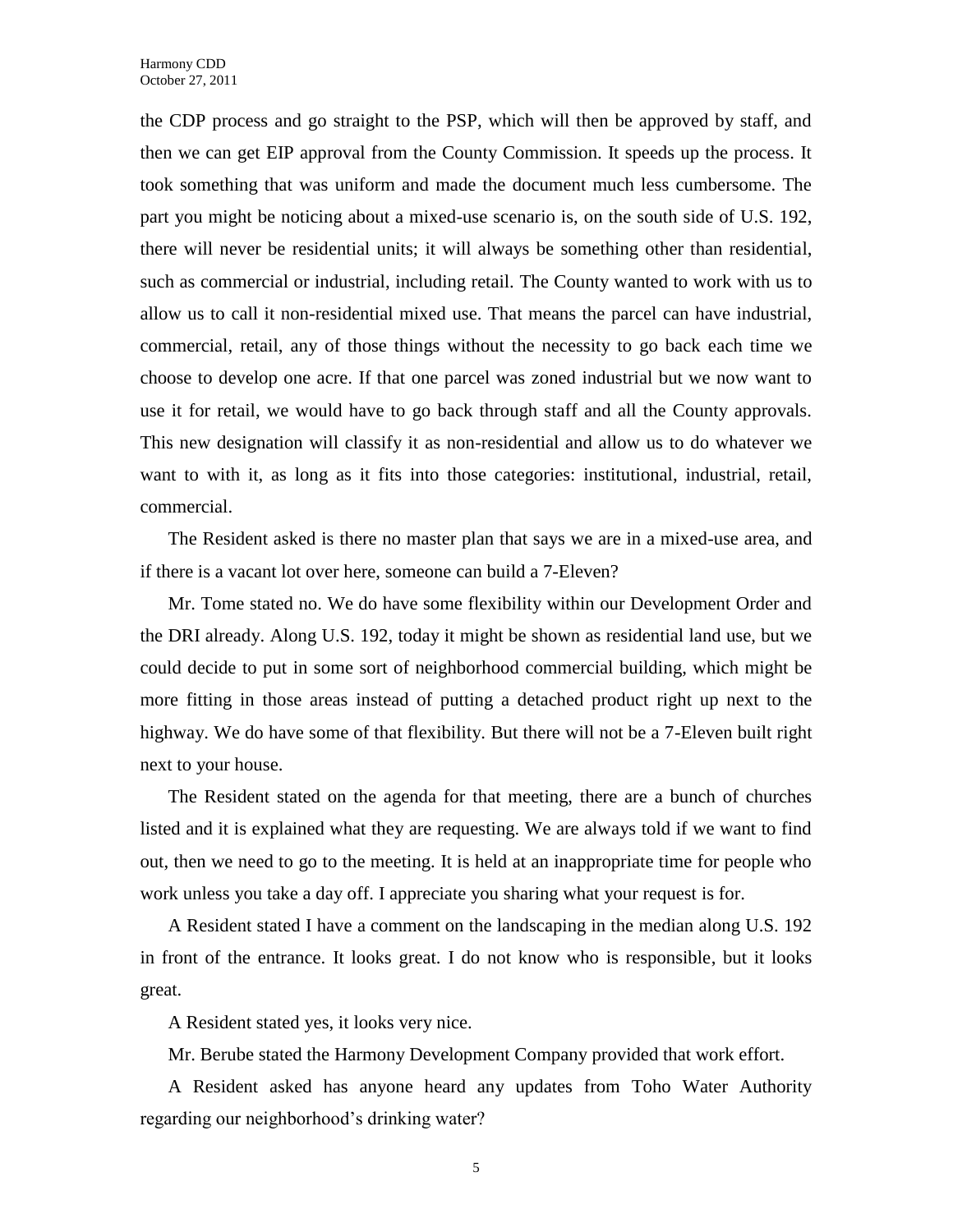Mr. Berube stated it is not an item on our agenda but I do have some information.

The Resident stated I am interested in an update, if they are trying to fix it or if they are just letting the water pour out. Who is paying for that water?

Mr. Berube stated I will address that question a little later in the agenda, along with some other related information.

# **FOURTH ORDER OF BUSINESS Subcontractor Reports**

#### **A. Landscaping – Luke Brothers**

Mr. McMillan reviewed the landscaping report as contained in the agenda package and is available for public review in the District Office during normal business hours.

Mr. McMillan stated we are gearing up now to apply mulch. We will start the process earlier than we did last year. This work includes removing any mulch that is too deep in beds, curbing out next to sidewalks or streets so that it is not overflowing. We will do a little each month, and we will be coordinating this effort with Mr. Haskett. We are starting to see some signs with weeds in the turf due to the cooler weather, and we are now able to start spraying those with a little heavier application rate. We will continue with that until there are no weeds in the turf. One thing we have discussed with Mr. Haskett is next spring, we will be applying a pre-emergent in the turf areas so that there will not be as many invasive weeds in the turf next summer. When I first started, the number of employees in the field was a popular discussion item, and I have been working on that issue with Mr. Haskett, as well.

Mr. Haskett stated the number of people has been fluctuating. They were down to about 10 employees three to four weeks ago, but they have had a steady flow of potential employees being interviewed. I have seen 12 employees now, so they are maintaining their staff level, and their services have not wavered. They are keeping up with the pace right now.

Mr. LeMenager stated I am aware of the correspondence you had with my wife, Ms. LeMenager. She raised an interesting issue. Given that the CDD has taken responsibility for the trees along the boulevards and specifically the trimming of them, what do we do now that some trees are getting so healthy that they are growing into houses? I believe we are fortunate enough to have probably the two healthiest trees in front of our house and next door, and the branches now touch our houses. If we have taken the position of trimming trees, that is also a part of the tree issue.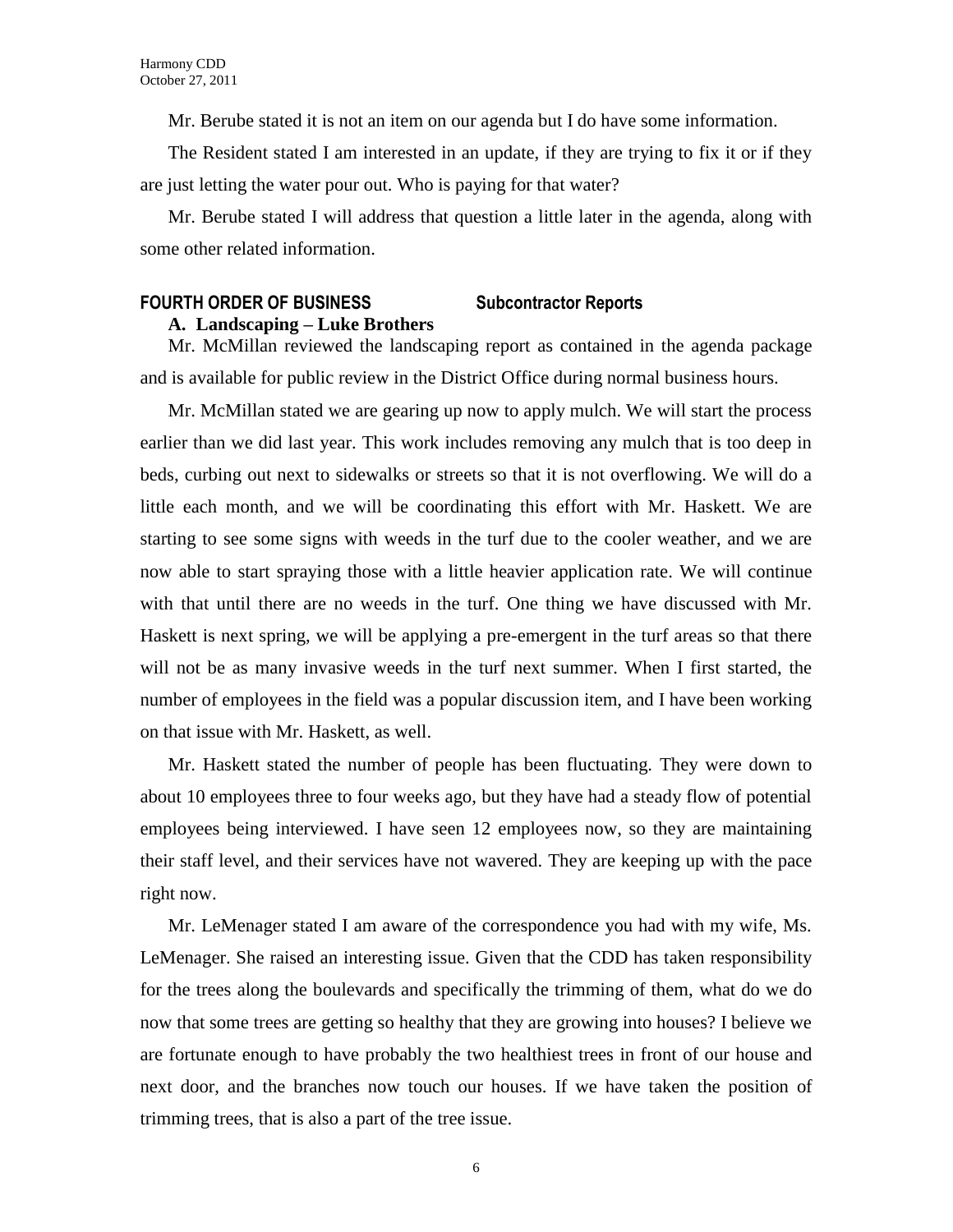Mr. Haskett stated Mr. McMillan came to me after he received Ms. LeMenager's email. I told Mr. McMillan that if the tree is touching someone's house, then that home owner should take that responsibility to prune up the tree to protect their own investment. Every other year when we come through and perform street tree pruning, then it can be addressed at that point. I do not think the District wants to get into the habit of checking people's homes every six or 12 months to make sure a tree is not growing into it.

Ms. Kassel stated if that is going to be the policy, then we should let the home owners know that is the policy. Otherwise, they have no idea or they think we are going to take care of it because it is our responsibility. When we do not, then they get an attitude about how we are not taking care of our responsibilities. It has been a long time since we have distributed a document that informs people of the policies and guidelines and where to access things. I think it is time to do that again, and I think it would be a good idea to send that out and include something about trees hitting your houses and that the CDD will be coming around at a certain point in time to perform tree trimming, but if the home owner wants to address it earlier, provide them with the appropriate direction.

Mr. Evans asked is our policy that the District has the right but not the obligation to trim these trees to begin with?

Mr. Qualls stated it is not necessarily a policy of the District. That is the language in the governing documents between the home owners and the HOA. The CDD maintains horizontal infrastructure. The governing documents say that the home owner is responsible for maintaining those trees that are located next to the homes in that right-ofway. That is part of the deed restriction that the home owners agreed to when they purchased their homes. I am looking now to see if there is a policy related to tree trimming, but I am not aware of any specific policy.

Mr. Evans stated I do not recall that we modified the policy at all. We were just making the decision about whether or not the District would step forward to do tree trimming in some of these areas.

Ms. Kassel stated we have discussed this issue at previous meetings. The consensus seemed to be, because we wanted a uniform look to our trees, that we wanted the CDD to deal with it. I do not want to take on the additional expense, but I am reporting what I remember from previous discussions over the last few years.

Mr. Berube stated we have shuffled it around in many different directions.

7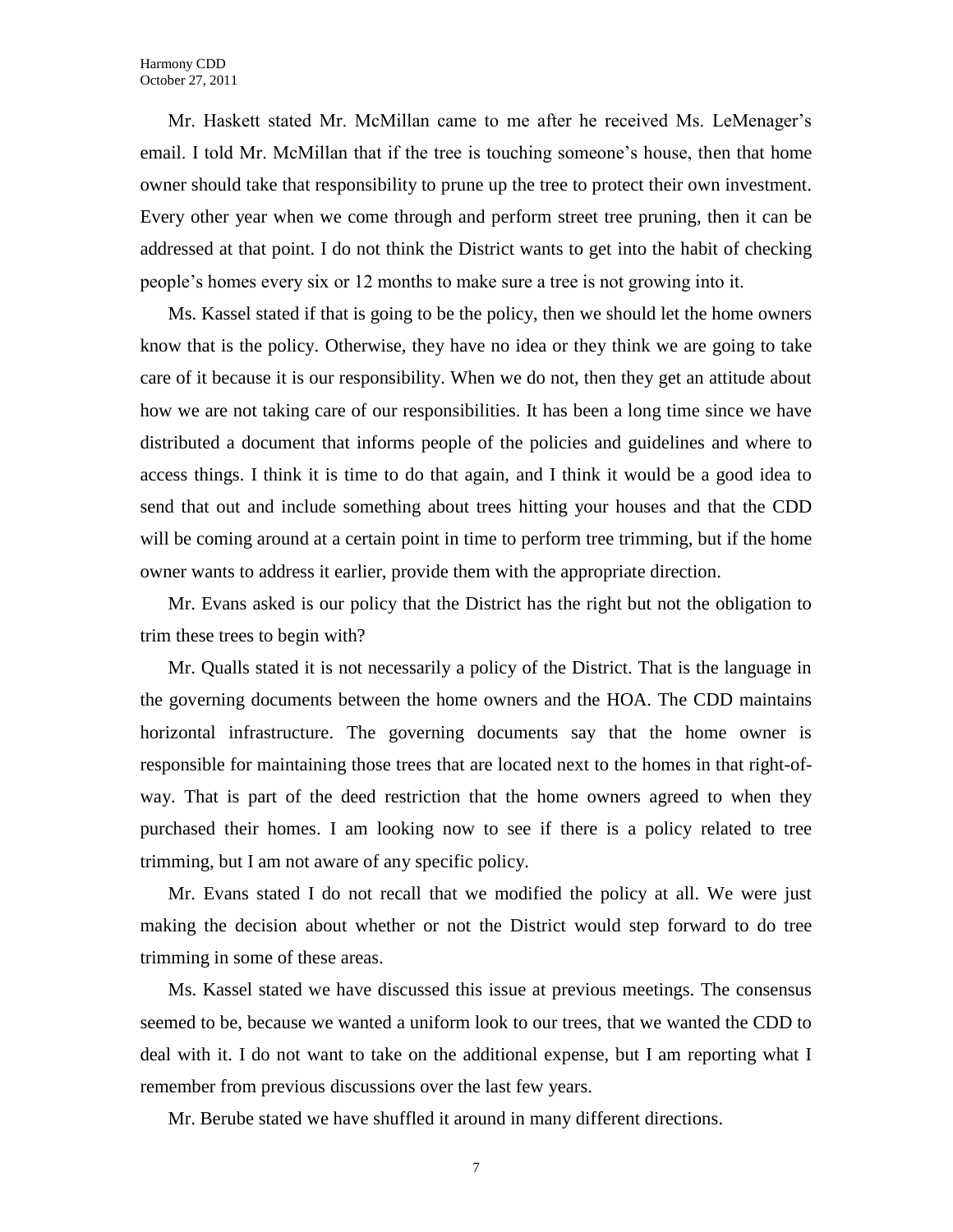Mr. Evans stated the discussion was, is the CDD responsible to maintain or to assume the responsibilities of the individual home owners. That was the direction this discussion was going, because now you are placing the burden upon all of the property owners to take responsibility for a few people who are not fulfilling their responsibilities. Is the District trying to take on those additional responsibilities?

Ms. Kassel stated my understanding was that the District was not taking on the responsibility. We are not taking it on as a permanent obligation, but the policy was that we were going to take care of the trimming of the trees as well as replacements. We have actually paid for the replacement of some trees.

Mr. Berube stated we have replaced a number of trees that have died.

Ms. Kassel stated there is a difference between saying it is the District's obligation to take care of the trees versus the District chooses to take care of the trees.

Mr. Berube stated if the District took on the task of trimming the trees for whatever reason, it seems to me that we would be spending money for aesthetics, which I am not sure is why we need to do that. I understand the need for aesthetics, but I do not know how much we do purely for aesthetics.

Mr. Walls stated I would classify tree trimming as basic maintenance. People are walking down our sidewalks, and they could hit branches from these trees, which happens often.

Mr. Berube asked can we discuss this issue later in the agenda or include it on next month's agenda? Or shall we finish this discussion now?

Mr. LeMenager stated I think it is worthwhile to discuss. Who trims the trees in Celebration? Does the CDD take care of that function?

Mr. Moyer stated we had this same discussion after the 2004 hurricanes. Technically they have the same deed restrictions. It is not the District's obligation to take care of the trees, but we started doing that maintenance after the 2004 hurricanes, and we continue to maintain those trees between the sidewalk and the curb in the rights-of-way throughout the community.

Mr. Berube asked does the CDD also provide the landscaping services in all the sidewalk easements?

Mr. Moyer stated yes.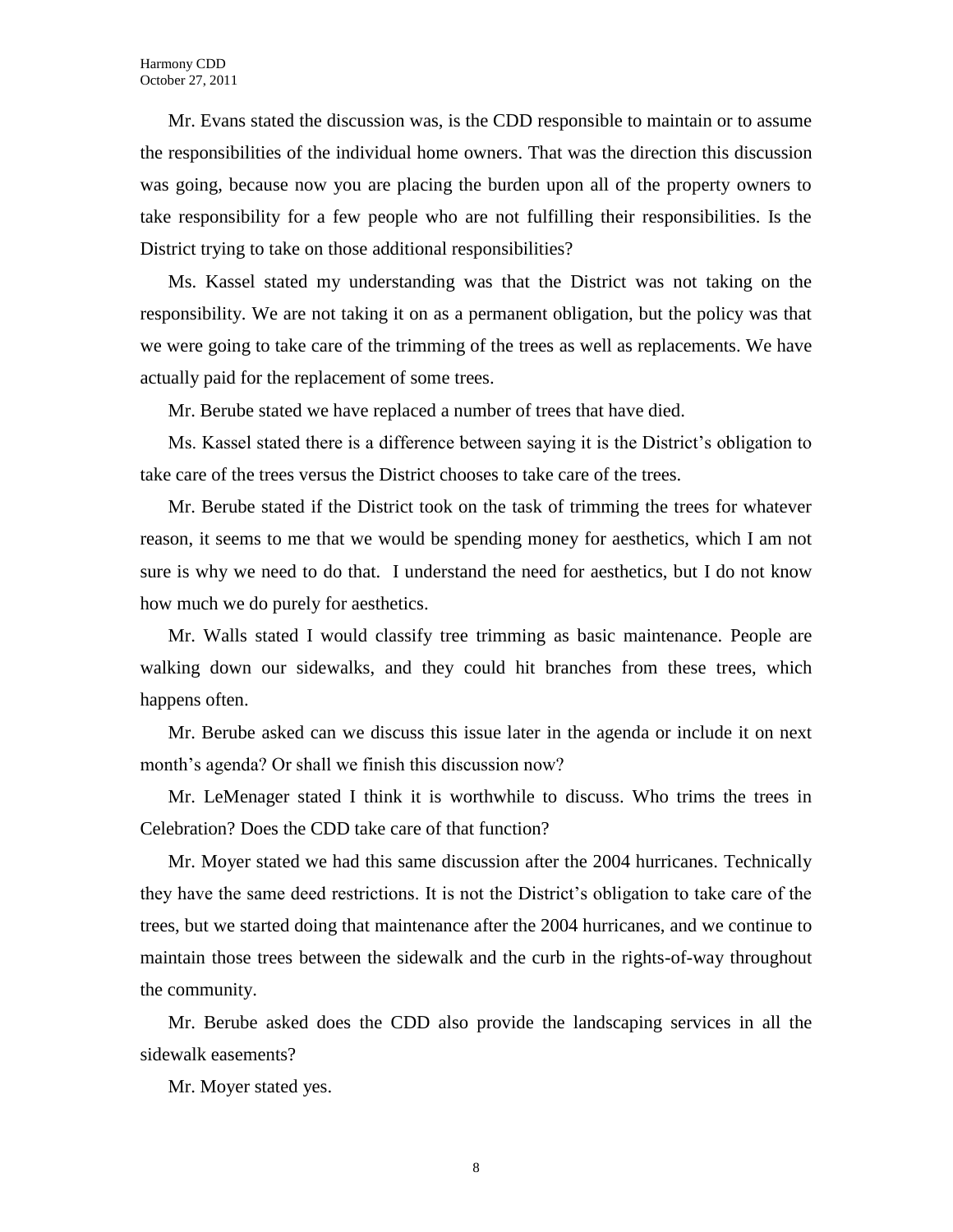Mr. Berube stated so that is a different situation where Celebration CDD is mowing all the grass along the sidewalks, not just the outer parkways, whereas in Harmony, we are mowing just the outer parkways and now we are discussing trimming trees in a nonservice area.

Ms. Kassel stated we did receive a bid from Luke Brothers for landscaping on the interior streets. Considering the appearance of so many of those areas, perhaps we want to revisit that issue.

Mr. Berube stated I do not disagree.

Mr. LeMenager stated we would not be able to do it now because of the mulching activities.

Mr. Qualls stated because I think this is an important matter that will keep coming up again and again, you should consider the hierarchy. First, is there a legal obligation? No. Second, is there a policy? There is not a written policy. We can review the minutes to see if there is an incipient policy which is something the Board has been doing that turns into a policy. In order to have consistency, I would advise discussing this in a workshop forum so that you can lay down the guidelines, everyone can provide their input, and you can develop the policy. This is the reason you go through that process, so that everyone is involved, and what results in the end is a policy that everyone can refer to, and it is the rule of the District. That is my advice so that this discussion and this debate can be resolved and then people know what to expect in coming years.

Ms. Kassel stated we should invite some experts to that workshop so that it can be productive. None of us are tree experts. We should invite people who are experts in various areas about trees.

Mr. Berube stated Mr. Pete Lucadano should be invited because he is an arborist. I am sure A Cut Above would be interested in attending to share their opinions.

Mr. Berube stated my wife and Mr. Walls's wife are co-chairs of this year's Relay for Life event. I reached out to several of our vendors, and Luke Brothers was the first to respond with a very generous donation to the Harmony Relay for Life. I pick on them all the time, and I fully expected them to deny my request. Mr. Lucadano was very accommodating and we received his generous check in less than a week. Toho Water Authority also responded with a donation of bottled water for this event. I have not heard from any of the rest of our vendors.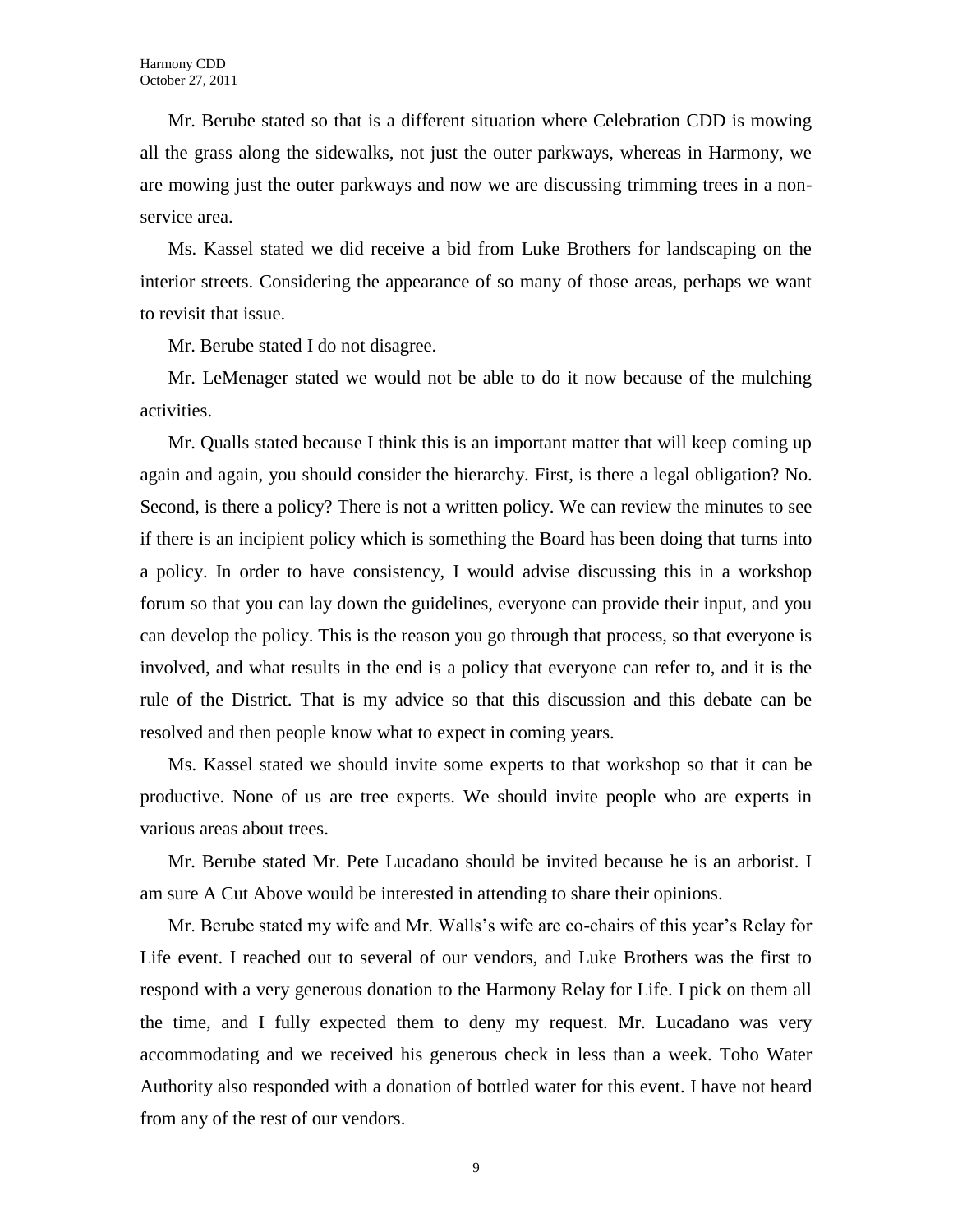Mr. Golgowski stated at the last meeting, the Board discussed flow sensors and the valves associated with them and whether or not it was cost effective to retrofit our system with those. The question was asked if other communities have been in our similar situation and have done some analysis on that question. My task was to locate some of those communities. Mr. Aaron Smith owns and manages Inside Irrigation and he has been working with Mr. Mike Walker quite a bit. Mr. Walker recommended him to us for some additional thoughts. I distributed a handout from Mr. Smith.

Mr. Smith stated your situation about flow sensors first came to my knowledge a couple months ago. I know you had Mr. Walker attend a meeting as well as a representative from Rain Bird to discuss the Maxicom system. As you are well aware, Mr. Walker monitors a portion of your irrigation system through the use of a computercontrolled system called Maxicom. One of the questions that came up was the usage of flow sensors. Mr. Walker is an expert in monitoring, but I am an expert in how you facilitate and problem-solve issues like this, where you are considering retrofitting your current system and what it would take. I discussed this with Mr. Walker, and it seems there are some gaps as far as what is existing, where the conduits are, where there is communication, is there room to add these flow sensors, is there room on the controllers, and other questions I had. Mr. Golgowski asked me to address your question if there is any savings to be had by adding flow sensors. I work all across the State of Florida, for the City of Port St. Lucie, for Bellalago in Kissimmee, for The Villages, as well as across the nation including the State of Texas. I work a lot with Rain Bird as well as other manufacturers to arrive at the best solution. For me to say that you will save x amount of dollars by installing flow sensors is hard to substantiate. One of the things I was asked to provide to you was the presentation that I provided to the City of Port St. Lucie. They were in a situation where they put together a Maxicom system. They had to justify to the citizens of Port St. Lucie why they paid so much for their Maxicom system. There are two things that Maxicom can do. One, it can water based on weather conditions, which is when you hear the term "envirotranspiration" rate. The second amazing thing about Maxicom is how it responds to flow. It is so intelligent that you can run 600 zones overnight and if five of them were over or under their flow amounts, it will flag those zones. The City of Port St. Lucie uses two people to operate the Maxicom system for the entire City. One is the manager and the other is the technician. The system is so fine-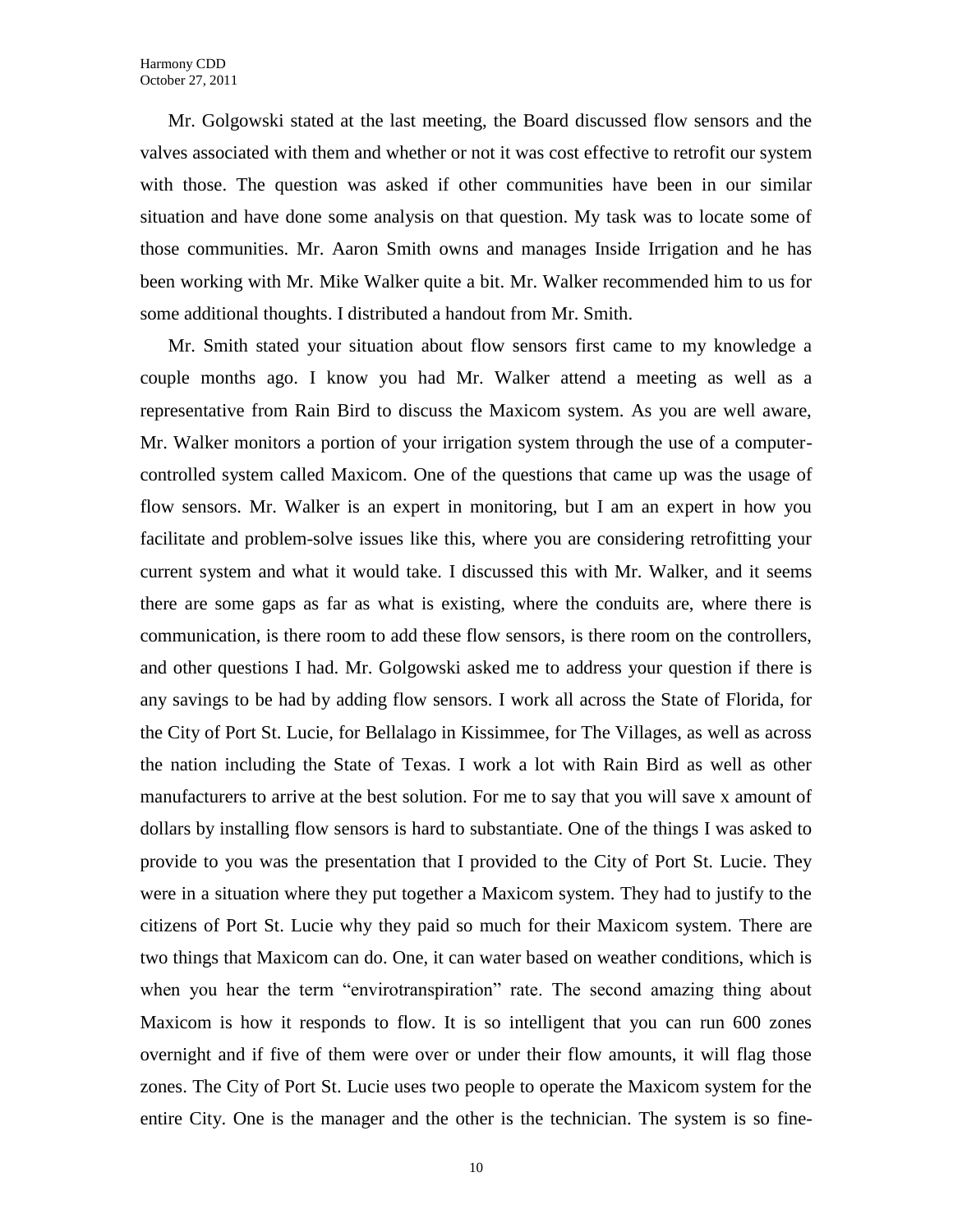tuned that they are able to focus on only those zones that were flagged. They perform bimonthly inspections. Because they are able to monitor the amount of flow and where the water went, they were able to save a tremendous amount of money just in sheer manpower alone. Anytime there is a leak, the system shuts it down. If there is a break in the middle of the night, the flow sensors let it know something is wrong and the system is shut down. You can set the parameters for the hours someone is paged with that notification.

Ms. Kassel stated we already have the Maxicom system but we do not have flow meters. You are talking about a Maxicom system with flow meters?

Mr. Smith stated yes. Mr. Golgowski asked me if there is a study that says there is a community that had Maxicom and was later able to justify the addition of flow sensors. I personally do not know of any systems that went to Maxicom that did not have the flow sensors as part of the installation, so it is hard to justify it from that angle. What I can tell you is that those systems that have been managed and monitored with flow sensors have saved a tremendous amount of money if they fully utilized the capabilities of Maxicom. That is the difference. If you are simply going to add flow sensors but not change the way you do operations, then it probably would be hard to justify because you are relying on the fact that there is a break. I would argue that you cannot prove what you cannot measure. I imagine right now you send people out every day to turn on the irrigation to see if there are problems. That is a tremendous use of manpower, when the Maxicom system can do that every night as part of the irrigation cycle. As you will see in the report and the presentation, I put a lot of those costs together to give you an idea of some of the savings. It is not just if there is a mainline break, but it is also saving on manpower, fertilizer, water, energy, and so many things that the system can do that can save money. Mr. Golgowski asked me what it would take to put this together. I cannot answer that without looking at the system. I only know what I have been told. I came here in the capacity of an expert for this irrigation system.

Mr. Berube stated we currently have 18 meters, which are the beginning of the zones. From there the system branches out into the individual zones, and there are 453 individual zones, scattered over 40 or 50 acres. If we wanted to know whether or not the communication wires were installed unless we go wireless, and everything else we have right now, what it would take to install these flow meters?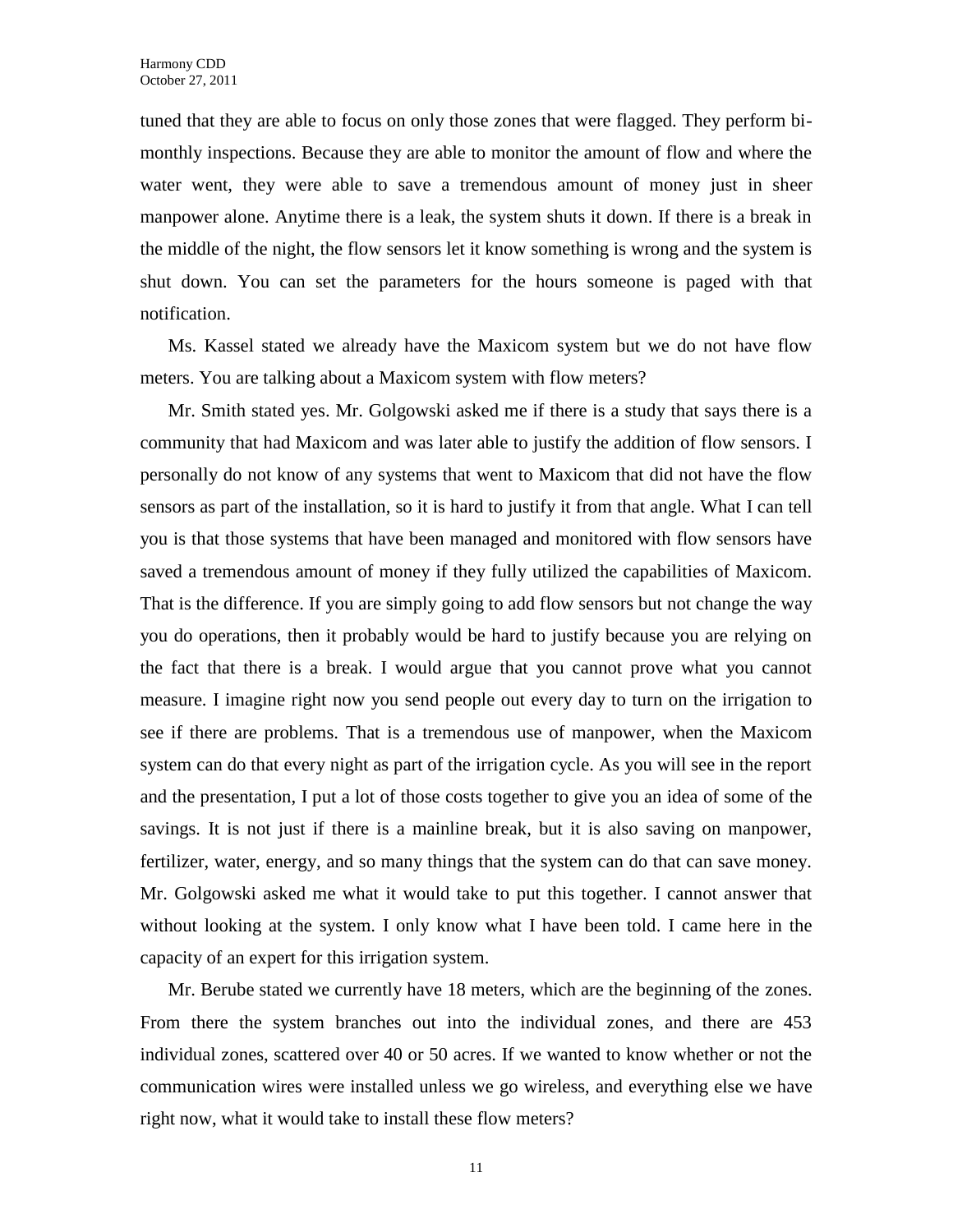Mr. Smith stated I discussed that question with Mr. Walker. Is it a simple matter of saying that you have 18 points of connection or controllers? Then it is really simple. From what I understand in looking at the as-builts Mr. Golgowski provided and other data, we think we know where the controllers are., we think there might be a pipe and wires, but there are no definites. We do not know with certainty where the controllers are, whether or not there is conduit or pipe, or where the conduit runs from Point A to Point B. I suggested to Mr. Walker, based on the information he shared with me, that we can put together an estimate for a comprehensive analysis that would include master valves, meters, communications, and so forth. The problem is that I or someone like myself would have to come out here and physically look at each one of those and confirm if there is a sidewalk or a street between here and the controller and determine if will we need to do a directional bore. That would take the better part of several days and then we would prepare a report. I told Mr. Golgowski that it could cost up to \$5,000 to put together that analysis. The only way we could be competitive about this is to make it up to \$5,000. We might be able to figure it out in a day, but it could take over a week, especially if we need to bring in some ground-penetrating radar.

Mr. Evans stated we are still in the evaluation process, but every bit of information that we gain is helpful.

### **B. Aquatic Plant Maintenance – Bio-Tech Consulting**

Mr. Medlin reviewed the monthly aquatic plant maintenance report as contained in the agenda package and is available for public review in the District Office during normal business hours.

Mr. Medlin stated this month's treatment of the ponds was focused on exotic eradication. The high water levels allowed them to take off, so I have focused on keeping those out of our buffers and the planted areas. The high water levels, however, do make everything look nice. They are starting to drop and will make it easier to treat around the pond edges. I just checked the planting ponds in the back, and the water levels seem to be at their normal levels. So I think we can go ahead and schedule those plantings. I will put that together in the next couple weeks, and I will communicate with Mr. Golgowski what days we will be doing the plantings.

Mr. Evans stated I know we have discussed this previously. Does it make sense to install those plantings this late in the season?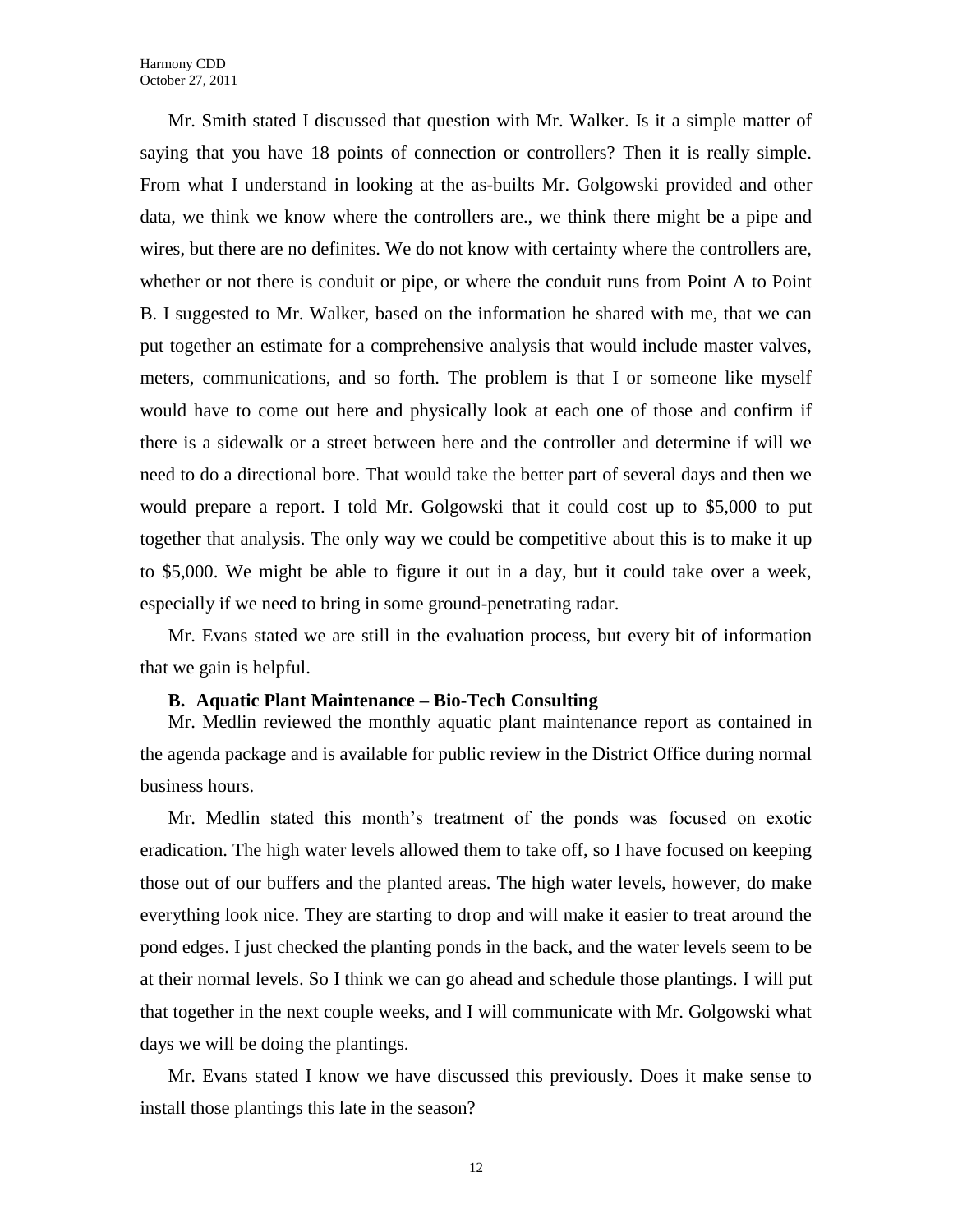Mr. Medlin stated I talked with my planting adviser, and he said as long as the plants are not too dormant and have not been frosted out, they should be fine. I have done plantings almost year-round, and it seems to work. As long as we can get plants that are healthy and green and growing, when we put them in the ground, they should be fine.

#### **C. Dockmaster/Field Manager – Buck Lake Boat Use Report**

#### **i. Buck Lake Boat Use Report**

Mr. Haskett reviewed the monthly boat report as contained in the agenda package and is available for public review in the District Office during normal business hours.

Mr. Haskett stated Mr. Belieff told me last week that the solar boat is not functioning again. Something is wrong with the controller and perhaps the battery.

Mr. Berube stated yesterday he mentioned the small pontoon boat was out of service, but he did not mention the solar boat.

Mr. Haskett stated we pulled the small pontoon boat because the controller is not working on that boat as well. He is going to repair it.

#### **ii. Fuel Usage Chart**

Mr. Haskett reviewed the fuel usage chart as contained in the agenda package and is available for public review in the District Office during normal business hours.

Mr. Haskett stated I am still reviewing receipts for Mr. Belieff's fuel usage. There may be a clerical error on my part of about 7 to 10 gallons of fuel that was used for a rescue boat. This chart will improve and be more accurate for the next meeting, but we are using it to monitor fuel usage.

Mr. Walls stated I asked Mr. Haskett about this chart because it shows 60+ gallons for the rescue boat, when it should use only a couple gallons for every mile of travel. It is not a gas hog, and it is being looked into going forward.

Mr. Haskett stated that is correct.

Mr. Berube stated I asked Mr. Belieff about that yesterday, and he indicates that he purchases the gasoline. As it shows on the chart, they have seven five-gallon cans. He turns in his receipts frequently without writing the purpose on the receipt. It would probably be easier to assume that since Mr. Belieff is purchasing the fuel, it is not going into the boat. I suspect that fuel is going for other things. We now have two mules, as well as a blower, a weed eater, and a pressure washer. My first thought was that is a lot of fuel in that boat, but I believe Mr. Belieff when he said a lot of that fuel went to other places. I accept that answer because he has never lied to me before.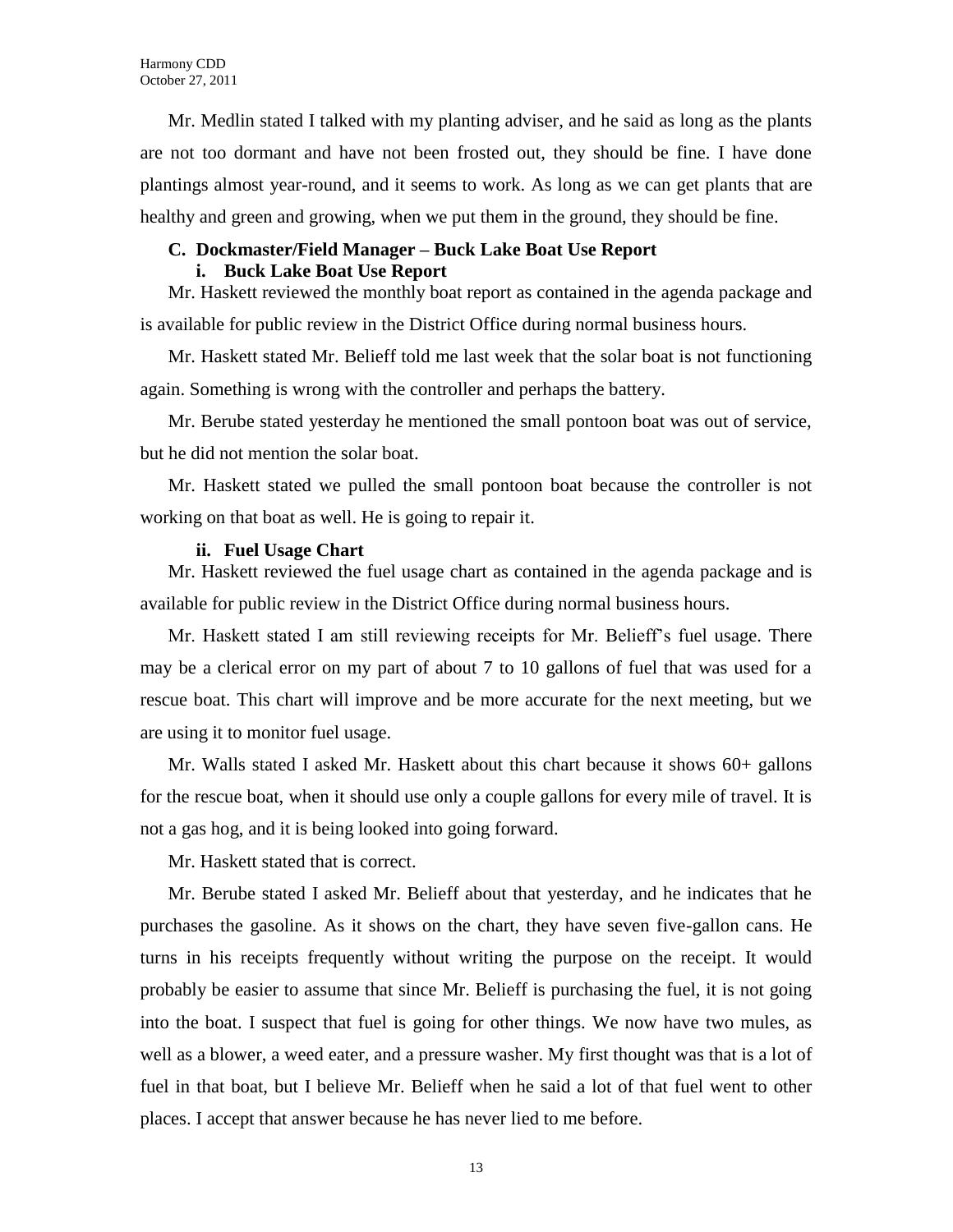Mr. Haskett stated that is true. If you look at the fine print at the bottom of the page, but Mr. Belieff and Mr. Druckenmiller complete a fuel usage chart. So when they turn in a receipt going forward, the chart will state specifically what the usage was for.

### **iii. Debit Card Usage**

Mr. Berube asked is the total of debit card usage reflected on this? I did not notice a chart for debit card usage in this section or in the invoices.

Mr. Haskett stated I did not see that, either.

Mr. Berube stated we had it last month but not this month.

Mr. Moyer stated Ms. Fazeela Khan is back from maternity leave and she probably did not understand she needed to include that information. I will make a note for her to follow up.

#### **iv. Estimate for Sailboat Repairs from Lake Fairview Marina**

Mr. Haskett stated I submitted this in early October but it missed being included in the agenda. Mr. Belieff took the sailboat to Lake Fairview Marina. I instructed him not to do any repairs on it until we received an estimate. Their estimate is \$1,410.72. The majority is for routine maintenance. The largest item was the sail cover. In my conversations with Mr. Belieff, the sail cover will protect the sail.

Mr. Berube stated cleaning is listed for three hours at \$40 per hour. We have two staff members who can probably perform the cleaning.

Mr. Haskett stated that is correct.

Mr. Berube stated unless it is required maintenance, I do not see it as a good investment of our money to clean this boat when we have people who can do that task.

Mr. Haskett stated I will find that out.

Mr. Berube stated I investigated the sail cover, and it costs \$850 to ostensibly protect the sail. A brand new sail for a boat of this size, which I measured at about 22 feet, is \$765 delivered. A sail cover might be nice to have, but it seems crazy to spend \$850 to protect a \$765 sail.

Ms. Kassel stated it appears that we already have a sail cover because we are repairing one. The estimate refers to repairing the stitching on the sail cover.

Mr. Berube stated that is correct; I think we already have a sail cover. I would be fine with this because everything else looks fine. The two things that stand out are the cost of the sail cover and the cleaning. The sail cover might be really nice, but I really do not think we need it. I might be missing something. I went to [www.sails.com,](http://www.sails.com/) and the sails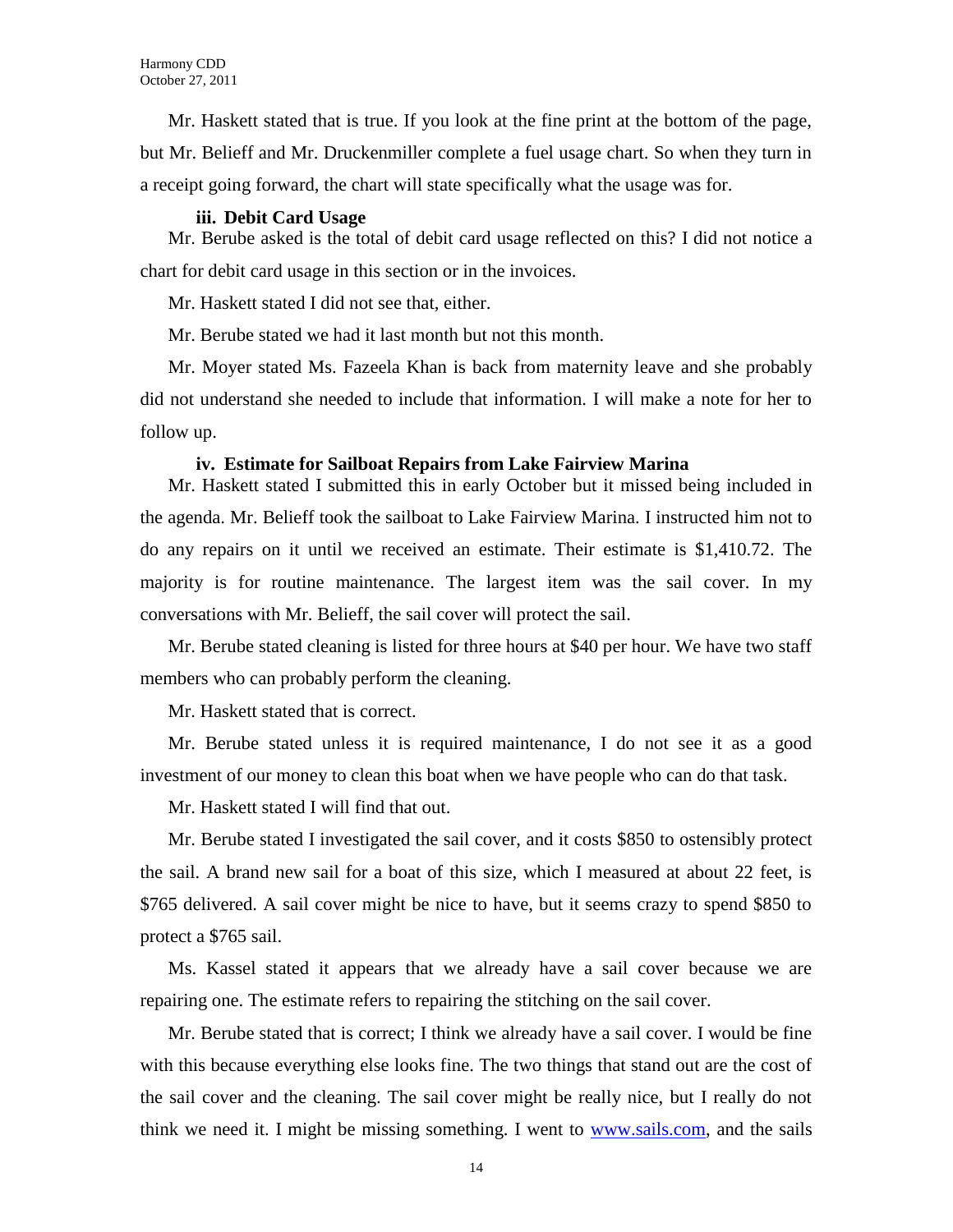average \$500 to \$700. I just cannot justify spending \$850 for a \$765 sail, and I do not think we need anyone else to clean it when we have our staff. I am fine with everything else.

> On MOTION by Mr. Berube, seconded by Ms. Kassel, with all in favor, unanimous approval was given to the estimate from Lake Fairview Marina dated September 23, 2011, for sailboat repairs deleting the sail cover at \$850 and the cleaning at \$120.

# **v. Miscellaneous Field Items**

Mr. Haskett stated we are still trying to get on schedule with the sidewalk grinding. Hopefully that work effort will happen during the month of November. That will address some of the street tree/sidewalk issues, which I have recognized on Beargrass and Brackenfern. In those areas, we may have to replace some sidewalk panels due to the sycamore trees, which Celebration CDD has had to address with their sycamore trees in their Town Center area. We continue other routine maintenance on other various items. We did get the Bobcat through a governmental contract with the Pasco County Sheriff's department.

Ms. Kassel stated we received an email with that invoice, which was a couple hundred dollars higher than the \$7,000 we approved.

Mr. Berube stated kudos to Mr. Haskett on that item. When we budgeted for that job, we figured \$12,000 for the mule. Between the lower price and the trailer, it will only be about \$8,000. So we are \$4,000 ahead of schedule toward our goal of being revenue neutral for that employee package. It is working very well so far.

# **FIFTH ORDER OF BUSINESS District Manager's Report**

# **A. Financial Statements**

Mr. Moyer reviewed the financial statements, which are included in the agenda package and available for public review in the District Office during normal business hours.

Mr. Moyer stated the financial statements are through the close of fiscal year 2011. There may be some closing adjustments as there usually are in this process. For the most part, I think you are looking at our financial position for the fiscal year. We received \$19,000 in revenues that exceeded our budget. On the expenditure side, there were a few line items that were over budget that the Board is aware of, notably irrigation, and the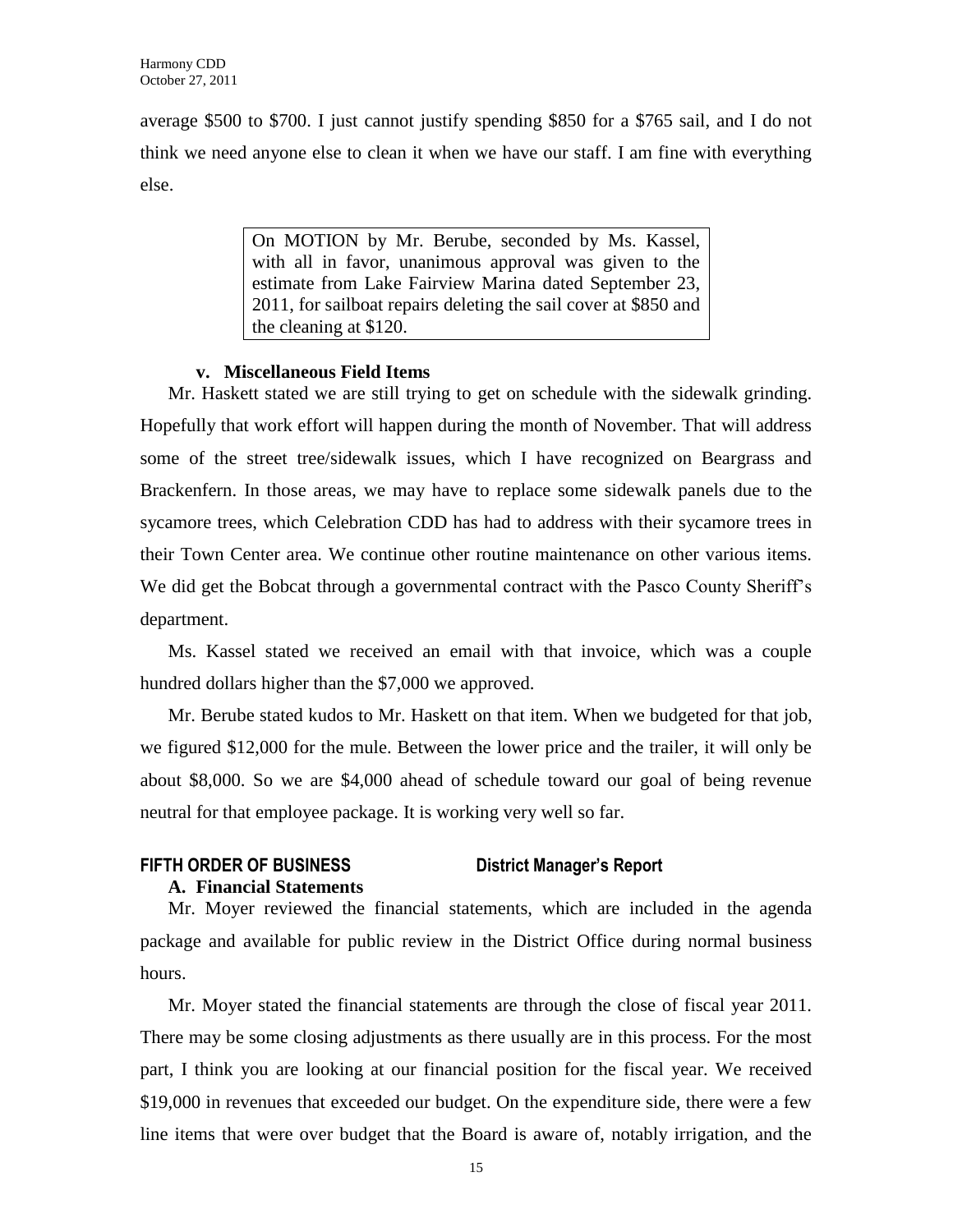reasons for that overage. When you take all of it together, we came in under budget at \$58,000 plus the \$19,000 in additional revenues, so we will be adding about \$78,000 to fund balance. I think the Board did a very good job in terms of managing the finances of the District.

Mr. Berube stated we have more invoices coming in that will reduce that number.

Mr. Moyer stated that is correct; there will be adjusting entries.

Mr. Berube stated on the first page of the report and on the cover page, it refers to October 31, 2011.

Mr. Moyer stated that is incorrect; it should be September 30, 2011.

#### **B. Invoice Approval #138 and Check Run Summary**

Mr. Moyer reviewed the invoices and check summary, which are included in the agenda package and available for public review in the District Office during normal business hours, and requested approval.

Mr. Berube stated there is an invoice for \$8,000 from the Harmony Development Company for irrigation.

Mr. Haskett stated that is for the improvements that were made with the turf along U.S. 192 in July. The irrigation had to be expanded for those improvements. The developer donated the turf and the labor. The cost was \$1,000 per zone, which was the recommended number of zones for that area. The charge to the District was \$8,000 out of the \$43,000 that the developer spent on the remaining improvements.

Mr. Berube asked did we discuss this and get told that this bill would be forthcoming? I do not recall.

Ms. Kassel stated I do not remember.

Mr. LeMenager stated I do not either. I remember that I made a comment about how the natural look was not working, and then the next thing we know, these improvements were done. It looks wonderful, and the audience commented earlier how nice it looked.

Mr. Tome stated those are two different areas. That comment was made for the median at the high school entrance, which is not bad at all. The discussion about the improvements related to this invoice was reflected in the minutes, and as part of our due diligence, we will review them. I believe it was in the July workshop when the Board discussed the budget and knowing that you were going to be under budget, there was discussion about the fact that the west entrance did not have the same look as the main entrance and that it needed some enhancement and other things. At the same time, we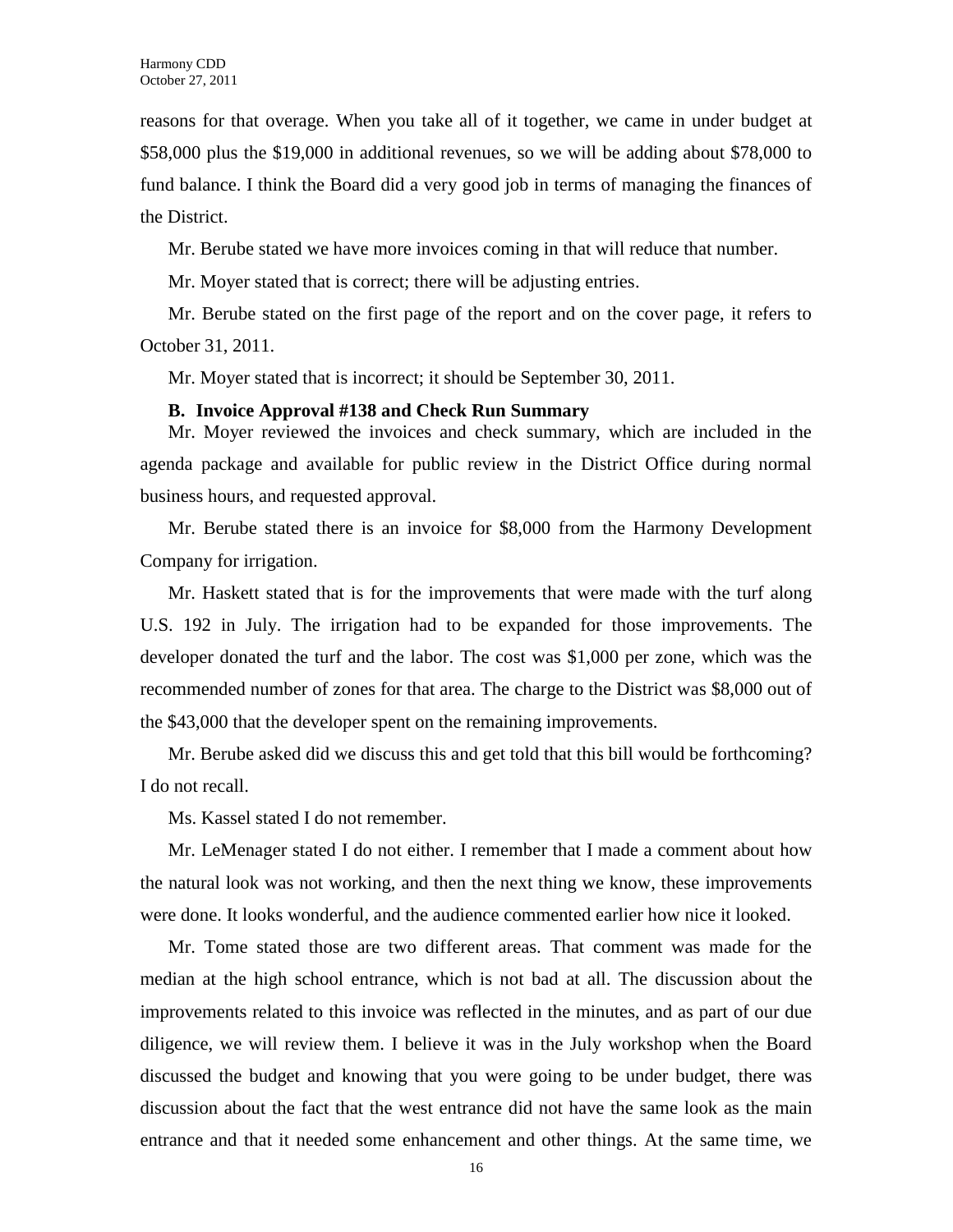were receiving bids to also do some further enhancements on the east side of the east entrance because there were a lot of areas with lime rock that occurred with the widening of U.S. 192, and the sod would never do well in that area. Mr. Walls may have been the one who suggested we need to do something in that area, and as I recall, a figure was suggested in the range of \$8,000 to \$10,000.

Mr. LeMenager stated that sounds familiar.

Mr. Walls stated I was talking about the landscaping at the other entrance, such as the trees.

Mr. Tome stated those things happened, as well.

Mr. Walls stated I think the only thing that happened there were some annuals. That is a totally different issue.

Ms. Kassel stated I do not think any of us remember having a discussion about this. It seemed to come from nowhere since we had not heard anything about it previously.

Mr. Berube stated I am not questioning your veracity or the fact that it got done. It was needed. I just do not like surprises. I thought about our previous discussions and I could never remember it.

Mr. Tome stated I am sorry you see it as a surprise. I do not see it as a surprise based on the fact that the conversation was in the minutes prior to the work being done. We will go back to the minutes to clarify. If there was a misinterpretation of that, then shame on us. There has been a delay in getting it to you because we did not provide it to you when it happened. It has been paid for quite some time, since August.

Mr. Evans asked these improvements were done on CDD property?

Mr. Tome stated yes.

Mr. Evans asked you had to extend the irrigation lines?

Mr. Tome stated yes.

Mr. Evans stated it was an improvement that went on CDD property that the developer coordinated.

Mr. Tome stated that is correct.

Mr. Evans stated in addition to that, the developer paid for the landscaping.

Mr. Tome stated the total was about \$50,000, which included all of the new sod and irrigation. There was some work that needed to be done on the east side, which we decided to do at the same time. We also brought in some soils from the dirt pile that we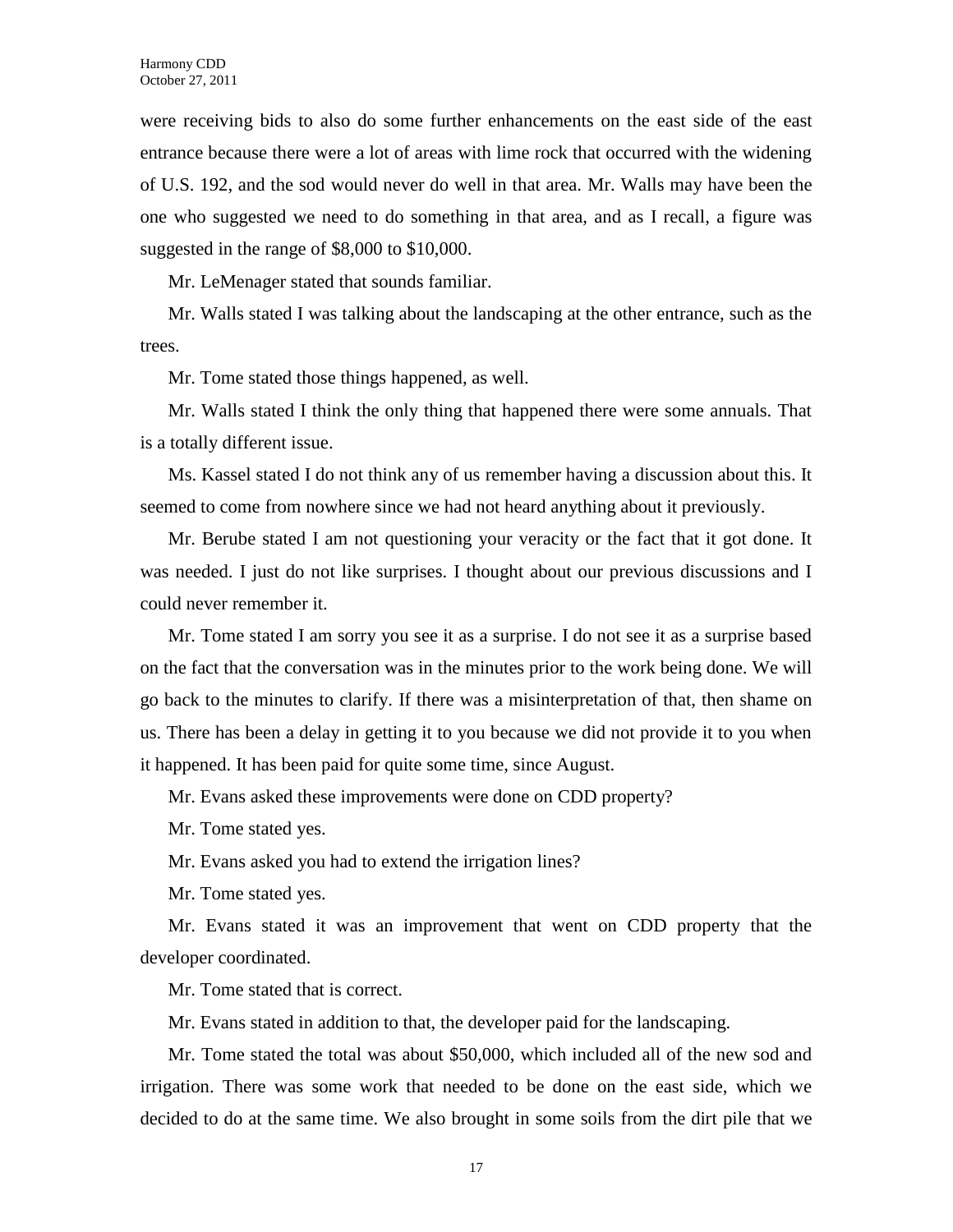have to amend the soils in that area because it was high and rich in lime rock that was providing a bad pH level. There was a lot of sod installed and a lot of irrigation work that was done at both entrances. At the time, the discussion was focused on the west entrance because that is the one that most residents go in and out of and see on a regular basis, as well as the Community School. The developer seems to be more focused on the east entrance because that is our window that drives everyone to the Sales Gallery.

Mr. Walls stated I do not disagree with the fact that it needed to be done. But I do not think all of us forgot that it was mentioned at a meeting. My issue is that it was not mentioned because I do not remember it. Seeing it now precluded us from deciding if we wanted to spend that money on that improvement. If that was something we wanted to do, it disallowed us from going through the bid process and selecting a contractor.

Mr. Tome stated we do work like this for the District every day.

Mr. Walls stated I understand, but we did not go through the official process, and I see a problem with that.

Mr. Tome stated the fact that the developer paid \$50,000, I would not think you would have a problem with an \$8,000 invoice.

Mr. Walls stated I am not giving you a hard time about the invoice; I am giving you a hard time about the process. I am not saying that it did not need to be done. But if we are going to spend \$8,000 of the public's money, then the Board needs to make that decision openly.

Mr. Tome stated we believed that you did make that decision. If we were wrong in that, for \$8,000, we will not pursue the discussion and it will be our lesson learned.

Mr. Berube stated we learn a lesson all the time when we do this. I am fine with the invoice, but the problem is the surprise. We get better as we go along. I would ask that when you are going to do something like this, just make it specific and tell us. Say that you might spend \$10,000 on irrigation as part of an overall project. If the cost comes in at \$8,000, then we are happy. I do not think any of us remembers the conversation. It is an improvement on CDD property. I am fine paying this invoice if we get something out of it. We are all friends here, but just tell us what you are thinking and what the downside might be. I have no problem approving this because I think we can all trust each other.

Mr. LeMenager stated it is pretty rare that all of us catch the exact same thing and all of us have the same reaction, which was surprise.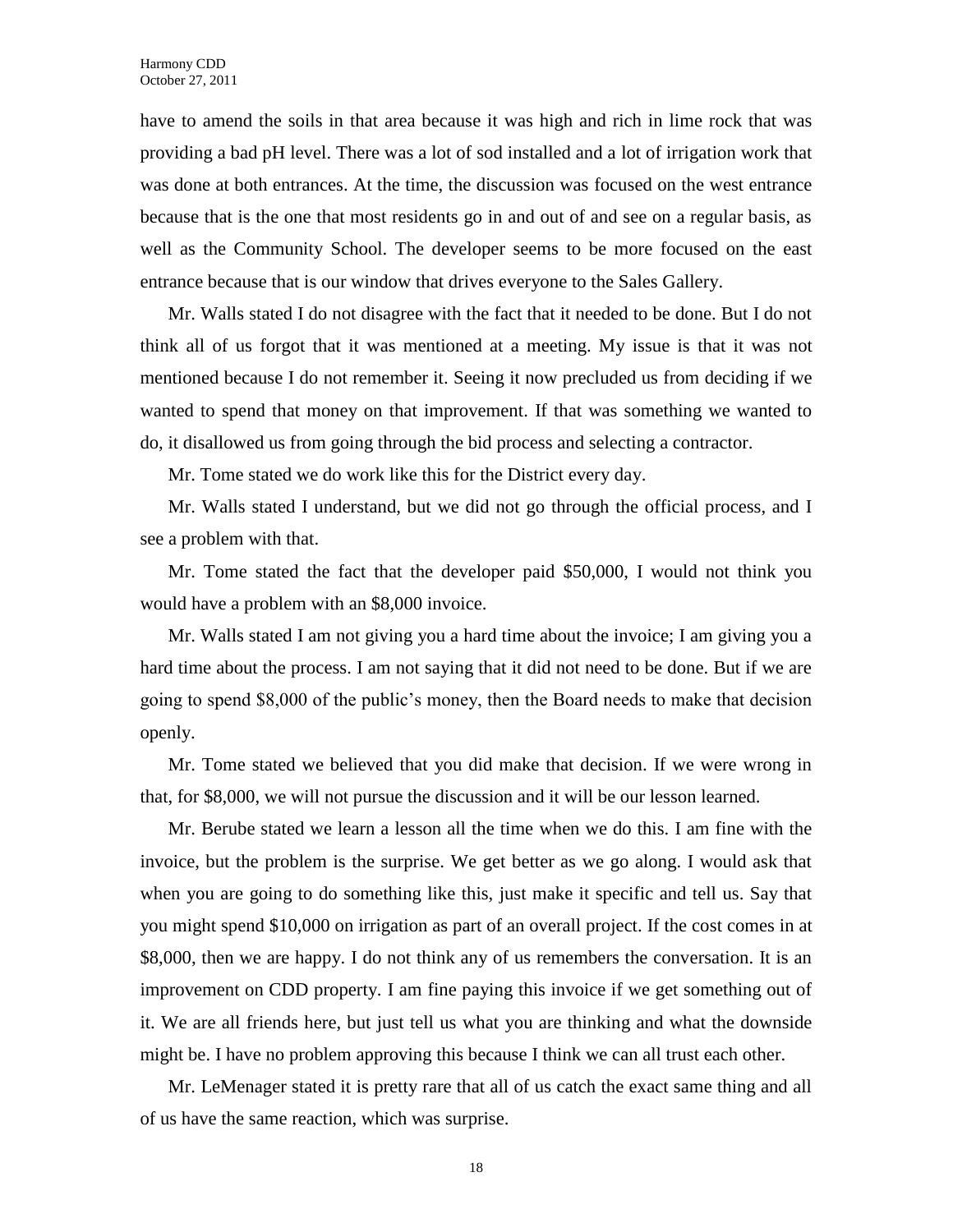Mr. Tome stated I think the length of time it took to provide that to you contributed to that. If we had worked more diligently on the invoice when the work was done after the discussion that you had, it would have been clearer.

Mr. Berube stated I am fine with just the generality of you saying you are going to do some improvements, the landscaping will belong to the CDD, the cost will be in the range of \$8,000 to \$10,000 for the CDD and the rest will be the developer's donation.

Mr. Evans stated a lot of discussions that we have are very lengthy, ongoing conversations. Sometimes our minutes are 50 pages, and we discuss some of these issues to death. I do not remember everything that was said or approved, but I do remember we had some conversations relative to these enhancements. Some things were discussed as to who is paying for the enhancements in the median. We later had a conversation about the FDOT agreement. We have a lot of discussions that are actually being implemented by Mr. Tome, Mr. Haskett and Mr. Golgowski who make these things happen. Sometimes we give them very clear direction, and sometimes we do not. The other aspect is they, on their own, pay for the vast majority of these enhancements that are for the entire community's benefit.

Mr. Berube stated 60% of that comes from them.

Mr. Evans stated it could be more than that. If Mr. Tome says that he believes they had the authority to go forward and do this enhancement, I accept that. He would not do it otherwise. Whether or not we were unclear, I do not think Mr. Tome is just trying to collect \$8,000 from us. His time is far more valuable and he would not do it.

Ms. Kassel stated I do not believe any of us think that.

Mr. Evans stated the fact is, we have the benefit. If we were voting on this issue today for \$50,000 worth of enhancements at a cost to us of \$8,000, would we accept it?

Mr. Berube stated yes.

Ms. Kassel stated that is not the point, though.

Mr. Evans stated I understand the point. We made our point. To go back and say we do not believe you until you provide minutes from a meeting, I would be offended by that.

Ms. Kassel stated I do not believe we are saying that either.

Mr. Walls stated that is not what I am saying.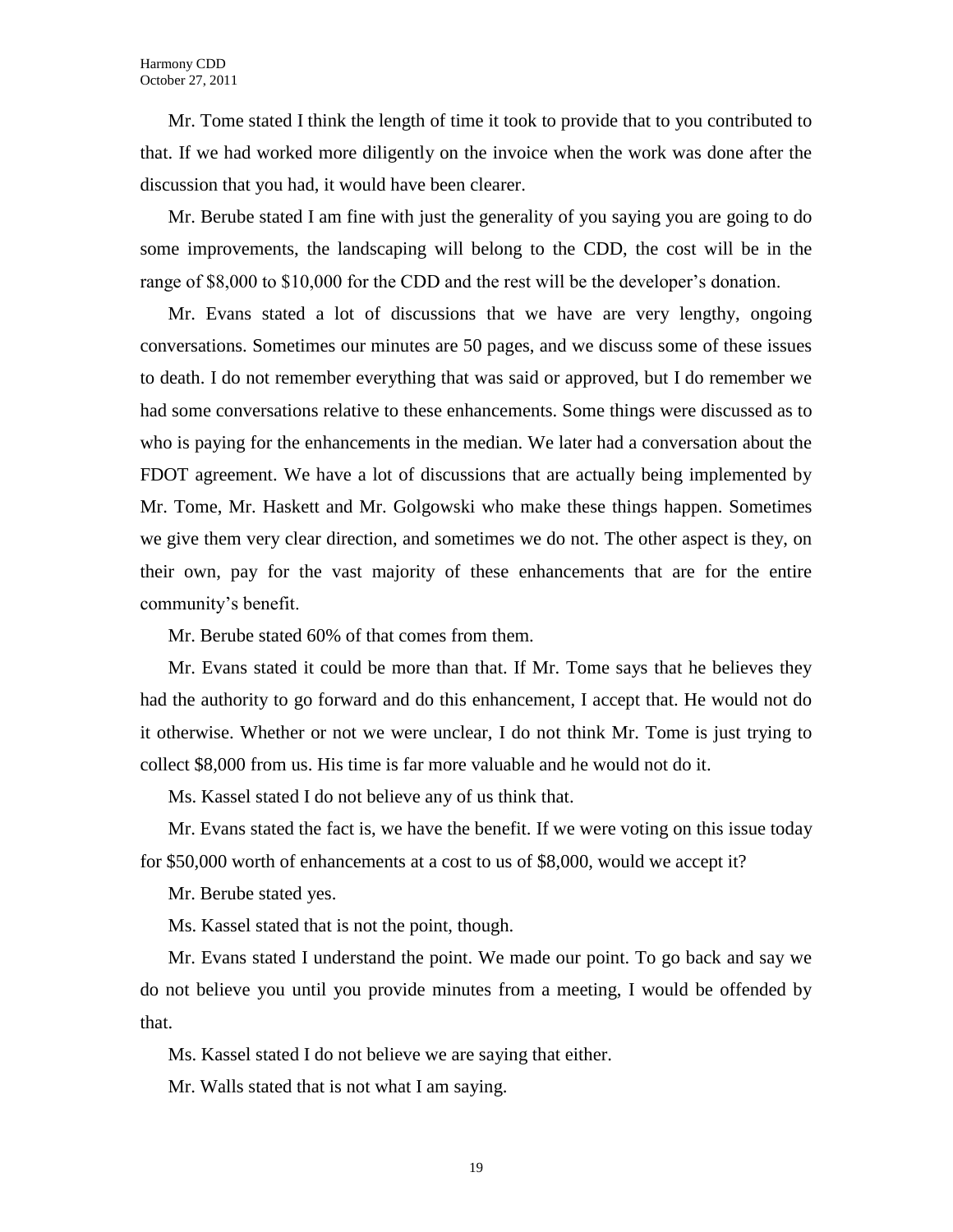Mr. Evans stated what I am saying is, we just received \$50,000 worth of benefits for a cost of \$8,000.

Mr. Walls stated that is awesome.

Mr. Evans stated we need to decide if we want to challenge the invoice for about \$.18 on the dollar for the value received, or do we say "thank you" and send them a check.

Ms. Kassel stated no one is challenging the invoice. We are just asking about it and we are simply requesting that in the future, we would like to be notified when they are planning on doing something so that it does not come as a surprise.

Mr. Tome stated I cannot think of a time in the past when we have done something like this. It is a rarity.

Mr. Berube stated it does not happen often.

Mr. LeMenager stated that is correct; it does not happen often. We are just all surprised.

Mr. Tome stated we thought in reviewing the minutes that we were all in agreement for this work.

Mr. Walls stated I very much appreciate what you do and I appreciate the enhancements and improvements. But let us not forget that they are in business to make money, and they do these improvements to make money. They wanted to do these enhancements and I appreciate it. I am not criticizing that, but I am merely talking about the process. I am 100% certain that if we look back in the minutes, we did not discuss this \$8,000 expenditure.

Ms. Kassel stated we did not actually really talk about what was going to happen there. We complained that it did not look good, and then the developer took action, which we were happy about.

Mr. Tome stated that was already in the works to be done.

Ms. Kassel stated it would be helpful for us to know when things are being planned on CDD property. Please, just let us know or let Mr. Moyer know or have Mr. Haskett include that in his report.

Mr. Evans stated I think we all get the point and I think it is a very good point.

Mr. LeMenager asked what was the invoice regarding Mr. Steve Boyd attending a meeting for \$584 for FEMA flood maps?

20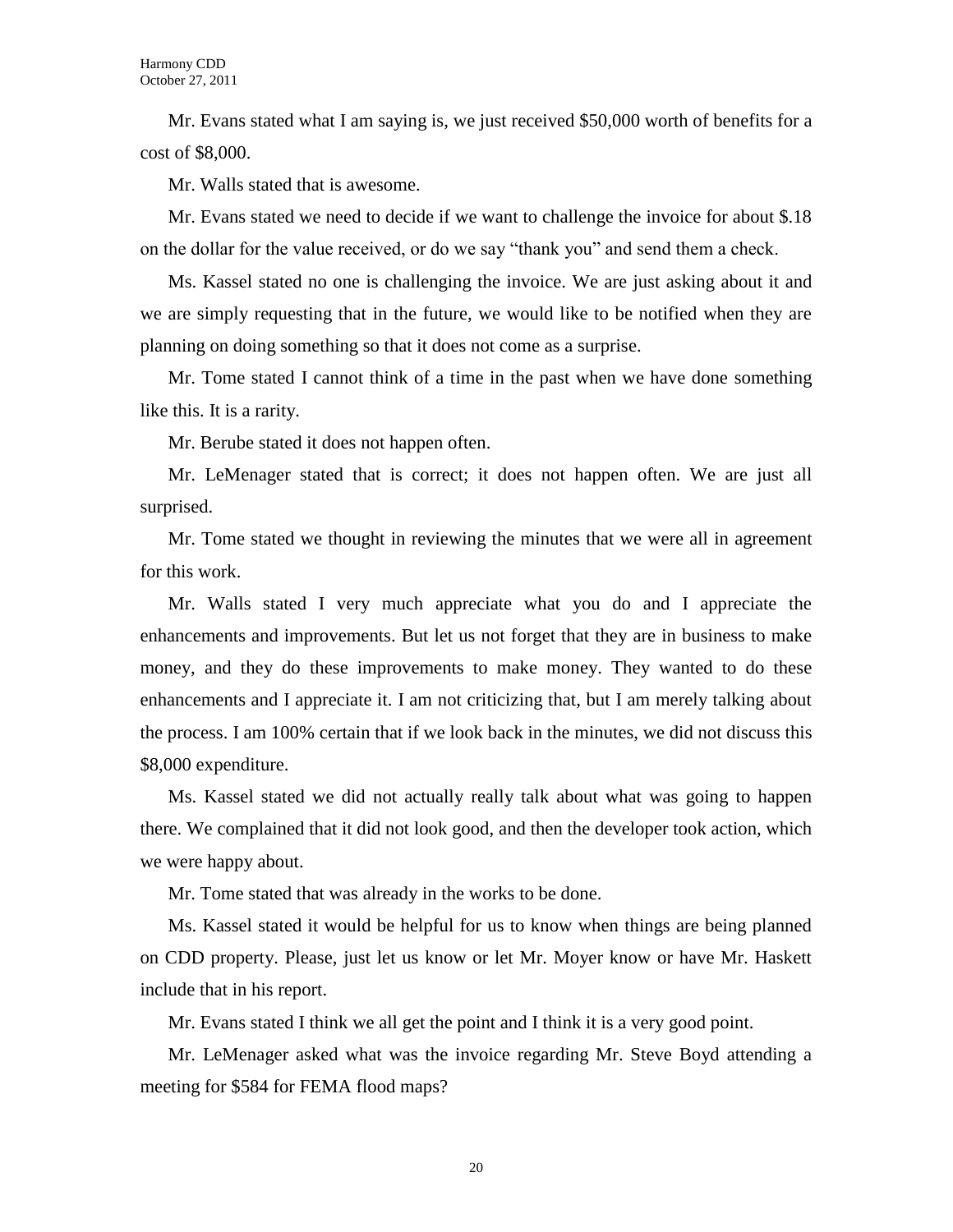Mr. Moyer stated we received notice of that meeting, and I asked Mr. Boyd to attend that meeting. If FEMA changes your flood maps, you will have more problems than \$600. I wanted him to attend that meeting and monitor it to make sure that the County and FEMA were not changing flood map elevations to put our property in a flood zone when, in fact, it should not be.

Mr. Evans stated because if they do, to go back and amend that flood zone, they changed the regulations and now it will require an environmental impact study.

Mr. Moyer stated I authorized Mr. Boyd to do that work on the District's behalf.

Mr. Walls stated I know Woolpert has many clients in Osceola County and in Central Florida. Would you check to see if we were the only person who requested that he attend that meeting?

Mr. Moyer stated yes.

On MOTION by Mr. LeMenager, seconded by Ms. Kassel, with all in favor, unanimous approval was given to the invoices as presented.

## **C. Public Comments/Communication Log**

Mr. Moyer reviewed the complaint log as contained in the agenda package and available for public review in the District Office during normal business hours.

Mr. LeMenager stated I think this is the wrong log. I know my wife had a lot of communication with your office in previous weeks, but the log only goes through September 9. That does not seem right. I think it is last month's log.

Mr. Moyer stated it should be more recent.

#### **D. Website Statistics**

Mr. Moyer reviewed the website statistics as contained in the agenda package and available for public review in the District Office during normal business hours.

#### **E. Acceptance of the Audited Financial Statements for Fiscal Year 2010**

Mr. Moyer stated the auditor states on the first letter that "the financial statements referred to above present fairly, in all material respects, the respective financial position of the governmental activities in each major fund of the District as of September 30, 2010." That is referred to as a clean audit opinion, and it means that the records that we provided to the auditor as of September 30, 2010, did, in fact, fairly represent the financial position of this District. There is a lot of good information in these audits in terms of assessments and bonds and things of that nature. In the back of the audit are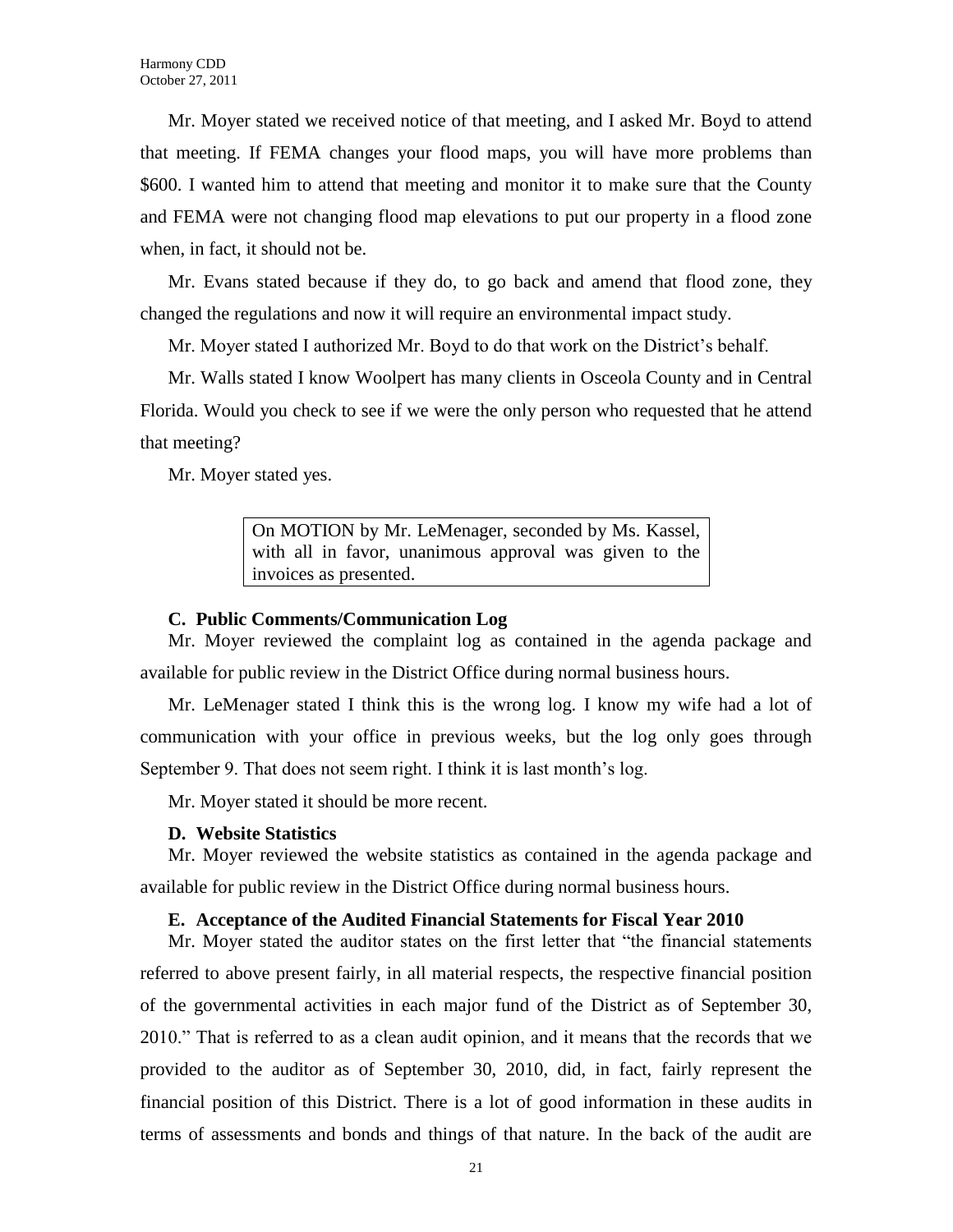some required reports, either by Florida Statute or rules of the Auditor General. The first deals with internal control, and they state, "we did not identify any deficiencies in internal control over financial reporting that we consider to be material weaknesses as defined above." On the issue of compliance with rules, laws, ordinances, covenants, and bond covenants, they state, "the results of our tests disclosed no instances of noncompliance or other matters that are required to be reported under *Government Auditing Standards*." The management letter is the auditor's opportunity to bring suggestions forward to the Board on how to improve our financial reporting that may not be a material weakness, but sometimes they do have recommendations in that regard. They did not have any such recommendations. On page 26 under paragraph 8, they report that the District has not met one or more of the financial emergency conditions described in Section 218.503(1), Florida Statutes. Saying that another way, we are not in a state of financial emergency.

> On MOTION by Mr. Walls, seconded by Mr. Berube, with all in favor, unanimous approval was given to accept the audited financial statements for fiscal year 2010 and to authorize staff to file it with the appropriate State agencies.

# **F. Acceptance of the Audit Engagement Letter from Grau & Associates to Perform Auditing Services for Fiscal Year 2011**

Mr. Moyer reviewed the engagement letter from Grau & Associates to perform auditing services for fiscal year 2011, in the amount of \$7,500.

Mr. Berube stated we paid \$8,500 this year for the audit, so it is lower than we expected.

> On MOTION by Mr. Walls, seconded by Mr. LeMenager, with all in favor, unanimous approval was given to the engagement letter from Grau & Associates to perform auditing services for fiscal year 2011, in the amount of \$7,500.

# **SIXTH ORDER OF BUSINESS Staff Reports**

# **A. Attorney**

# **i. Agreements**

Mr. Qualls stated I distributed an email on Tuesday that I will start doing on a regular basis as a preliminary report on items that I am responsible for. I want to thank everyone for the thorough review of our invoices and for communicating with us as to those. The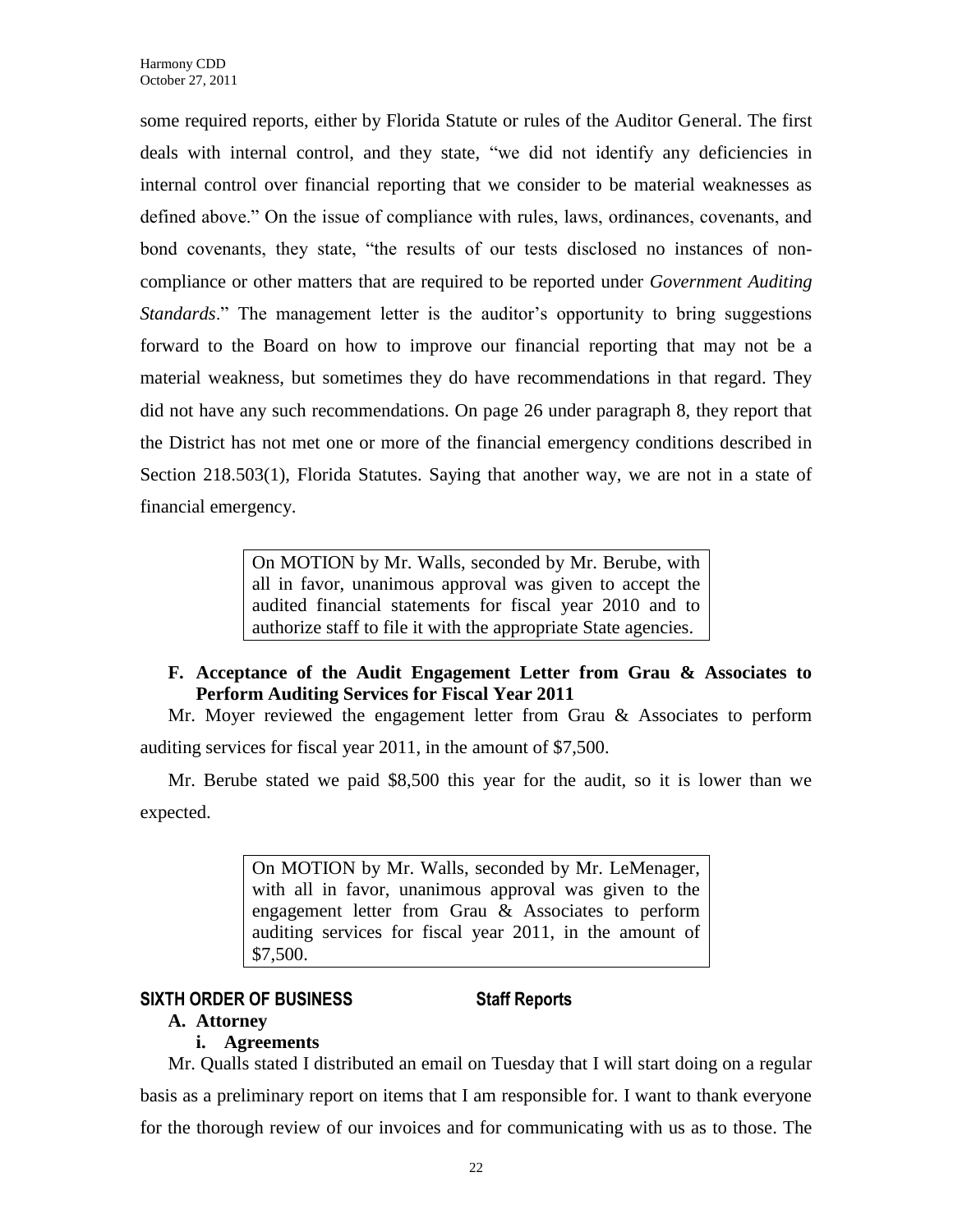better the communication is, the better we can serve you. The FDOT agreement relating to the landscaping, the District has had an agreement with FDOT for several years to maintain the landscaping. The developer wanted to work with the District and FDOT to enhance and add to that landscaping. FDOT required that there be an interlocal agreement between the District and FDOT. That agreement has been completed. The other agreement with the developer is for them to cover the cost of the landscaping and the cost of any additional landscaping. It is a separate agreement between the District and the developer. We brought that to the Board for consideration at the last meeting, which you approved, and it has been executed.

#### **ii. Credit on Invoice**

Mr. Qualls stated I have also given a credit for two hours for the duplicate charge relating to a memorandum that I sent twice.

#### **iii. School Science Project in the Ponds**

Mr. Qualls stated Mr. Golgowski called me regarding a school in the area that is doing a project called How Green Is Your Community. They would like to do some science experiments in the ponds that are maintained by the District. My advice, which is in accordance with your adopted rules, is that this would be a special event. There is an application process, and part of that process requires that there is a waiver and a holdharmless agreement. I drafted such an agreement and sent the draft to the Board for your review. It is a standard agreement and says that if something happens to the kids when they are out in the ponds that they will hold the District harmless. The District does have sovereign immunity, but there is a limit on sovereign immunity, and sovereign immunity can be waived by the Legislature. It is always a good idea to try to eliminate torte lawsuit whenever possible. I will need to do some additional work with Mr. Golgowski to finalize it. I saw a draft letter dated today, and I would ask that we get in the habit of citing the rules and say to the school that it is great they are coming out but we have these rules that need to be followed and there is a hold-harmless agreement that has to be signed by the parents.

Mr. Berube stated we let this same school use the Swim Club for swimming lessons. Do we have a hold-harmless agreement when they use the pool?

Mr. Qualls stated yes.

Mr. Berube asked is it signed by each individual parent or by the school?

Mr. Qualls stated it is signed by the School District and the CDD.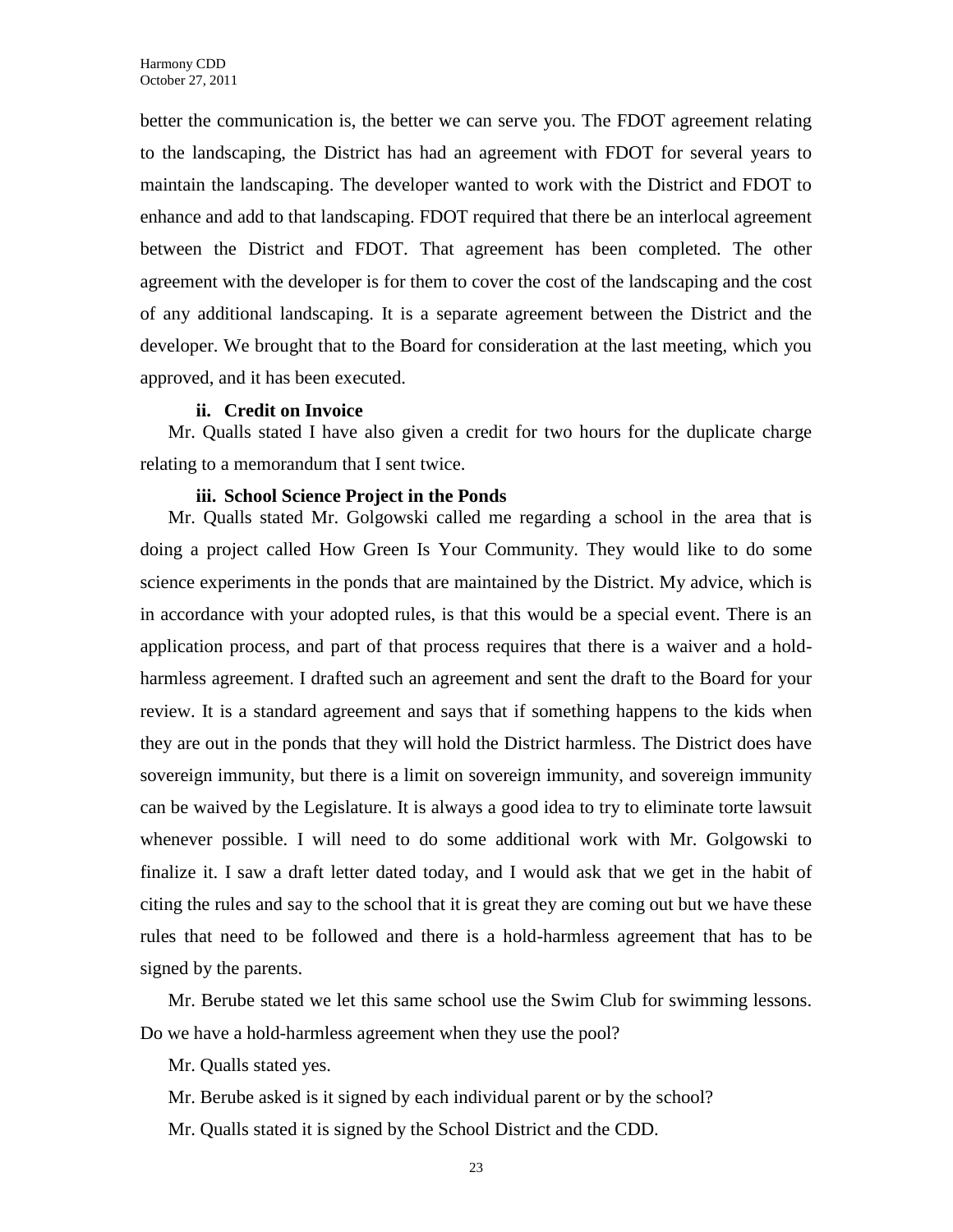Mr. Berube asked why do we not have a hold-harmless agreement from the school for swimming lessons but we are asking for one from each individual parent? I understand the need for it, but we are changing the way we are doing it. It is the same school.

Mr. Qualls stated we are going about it in a different way. We are not really changing any policy that is in place.

Mr. LeMenager stated Mr. Berube makes a great point. How would we ever enforce it? There will not be anyone on our staff who will look at all applications to be sure each kid has a hold-harmless agreement signed by a parent.

Mr. Qualls stated the District Manager in conjunction with Mr. Golgowski will do that. The kids have already filled out the application as I understand it, so we know the kids who are going to participate. Now they need this hold-harmless agreement to be signed by their parents.

Mr. Golgowski stated this is a science project for the science fair, and it is three students. Their parents will be accompanying them.

Mr. LeMenager stated I was not aware it was only three kids.

Mr. Walls stated I do not have a problem with this. What Mr. Berube mentioned about their use of the swimming pool, can the school sign a waiver of liability for parents?

Mr. Qualls stated I will refresh my memory, but I met with the attorney for the School District, and we went through the process to get an agreement in place to allow the swimming lessons to happen. It is an interlocal agreement between two governmental entities. The idea is since the school has the ability to provide swimming lessons and since the District has the ability to maintain pools, then the school can come onto the property and provide swimming lessons in the District's pool, since they can access it anyway. It was a different agreement since we thought it would be easier and it would be an ongoing annual process, rather than requiring every student every year to provide it. Anytime you have attorneys representing government entities, there is a process, and that is how it is.

Mr. Berube stated I am not questioning the need for it, but it is a different process from anything we discussed previously. To Mr. LeMenager's point, I want to know who is going to monitor that every kid who goes into the pond or near the pond has this holdharmless agreement.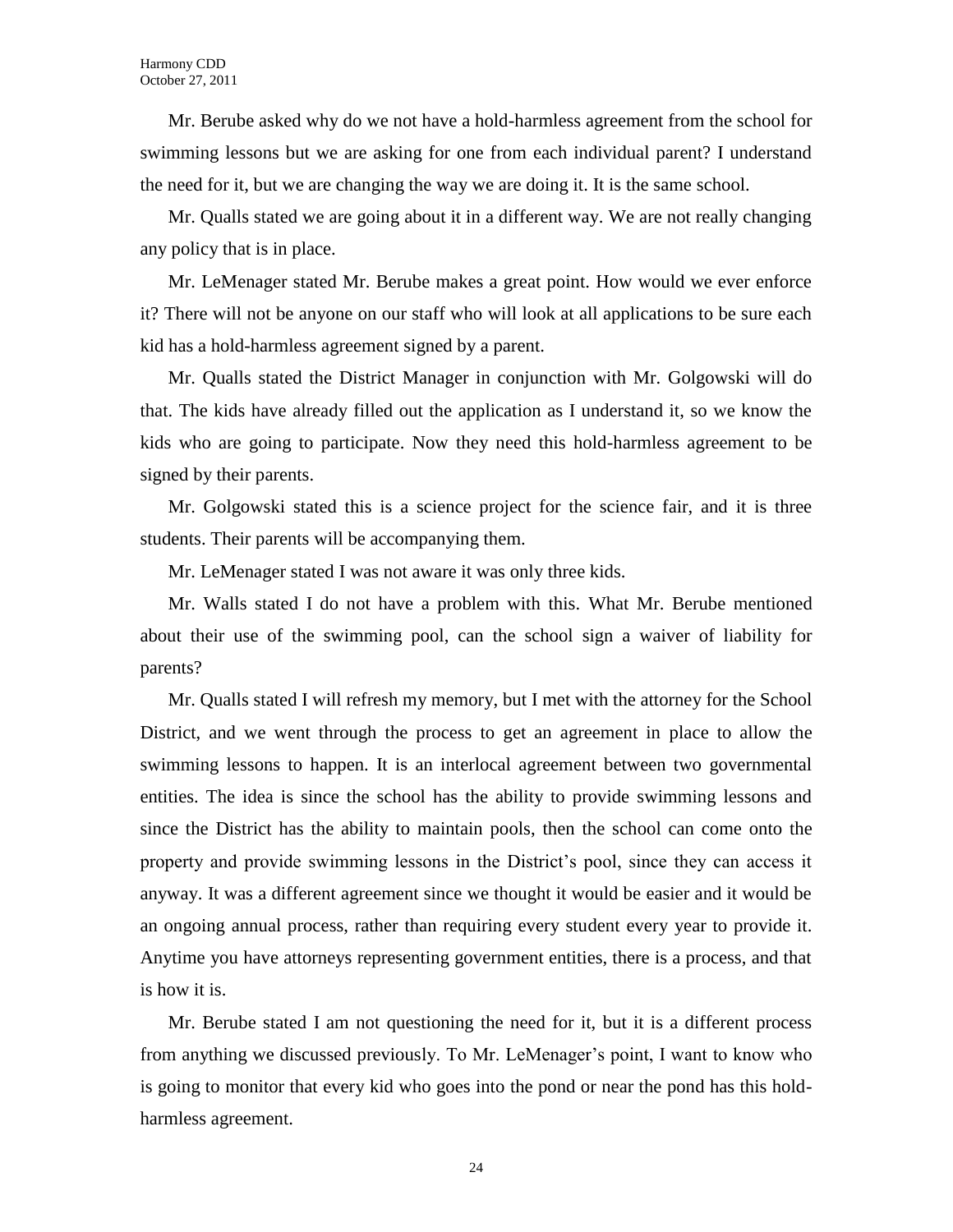Mr. LeMenager stated it is only three kids.

Mr. Berube asked have you vetted this science project regarding the biology of what they will be doing in the ponds?

Mr. Golgowski stated they are sixth graders and they are looking at the algae growth in ponds. They will compare four ponds that are being treated each month versus one pond that gets no treatment, which is their control pond. I am looking forward to the results of their project.

#### **iv. Amendment to the Scope of Services for Luke Brothers**

Mr. Qualls stated since the Board has decided to restructure the contract with Luke Brothers, which is well within the authority of the contract, I have been working with Mr. Moyer, Mr. Haskett and Mr. Lucadano to make sure we are all in agreement as to the scope of services when it comes to irrigation. As long as the District Manager is in agreement with Luke Brothers as to what happens when there is a break and determining who is responsible for the break and how to address it, this should not be an issue. I think we are very close to resolving this scope of services.

Mr. Evans stated we approved sending the 60-day notice to Luke Brothers at our last meeting.

Mr. Qualls stated that has been done.

Mr. Evans asked is it your intent to have an amended and restated agreement to be executed on that effective date that defines the revised scope of services?

Mr. Qualls stated that is one way to handle it. I also think that the contract is broad enough that if the need for services changes, this can be done within the existing contract. It will just be important. Perhaps we can reference just this new scope of services, but this is the third time that the scope of services has been amended. I do not think there needs to be a formal resigning of an amended contract. I revised the scope of services to be sure everyone is in agreement with this change, which was at the request of Luke Brothers.

Mr. Evans stated the reason I brought it up is because we had a change previously and now we are making another change, while we still have a period of time on their existing contract, with the intent that the provisions of this contract, as you are drafting, would be the same contract that we would utilize going forward when we rebid this contract, whether it is with Luke Brothers or another company. Is it in our best interest to have an amended and restated agreement that we are not extending but we are just cleaning it up? It is more of a housekeeping item. Either we do it now or we do it later.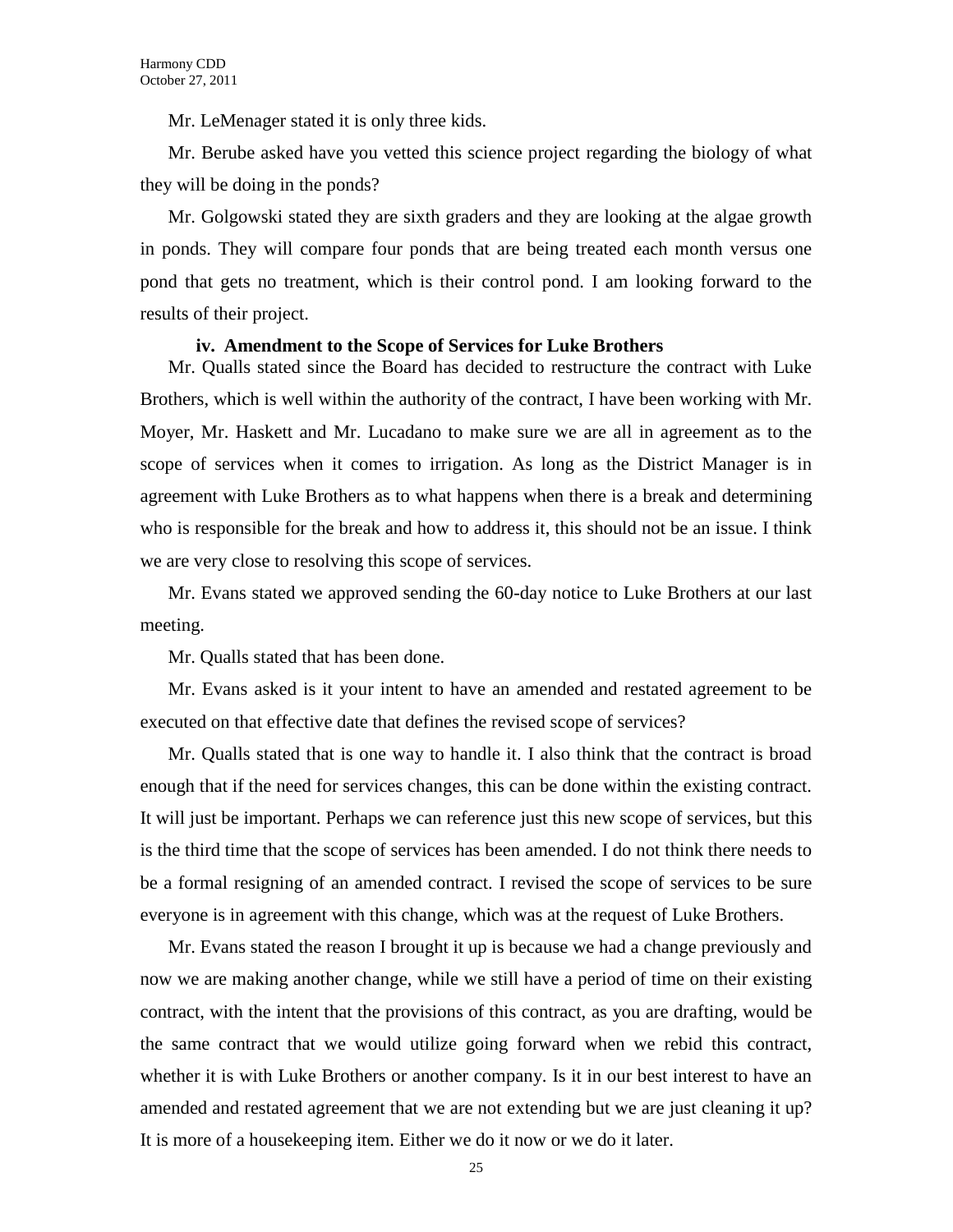Mr. Qualls stated I do think that is the cleanest and best way to do it. I just do not think it is necessary. It will just reference the new scope of services and have a different date. The rest of the terms will remain the same, but the cost would be changed as well. Then we would have a clean record of it.

Mr. Evans stated it gives us a clean record, and it is easy to monitor and track. But it will also be the blue print going forward when we get ready to bid this work.

Mr. Qualls stated it is a very thorough and very good scope of services, and I think it is a good idea to have that memorialized.

Mr. Berube asked did we give them their 60-day notice?

Mr. Moyer stated yes.

Mr. Berube asked did we build in any flexibility?

Mr. Moyer stated November 30 is the date we are targeting as their effective date.

Mr. Berube stated we are already at the end of October, and from what I read today, the job is not even posted yet.

Mr. Walls stated but we have the staff member who will be doing the job.

Mr. Tome stated the bigger question is who will be the new maintenance person.

Mr. Berube asked will we be able to complete everything by November 30?

Mr. Haskett stated yes, I think we will. The November 30 date is more than 60 days, and Mr. Lucadano preferred to have the effective date at the end of the month rather than have to prorate their fees.

Mr. Berube stated as long as you think Mr. Druckenmiller can handle both jobs, and Mr. Belieff can help cover.

Mr. Haskett stated yes, we will be fine.

Mr. Evans asked does it make sense to have an amended and restated agreement dated December 1, 2011, but not change the termination date?

Mr. Qualls stated yes. If the Board wants to approve that now, then it will not need to come back to you for approval in its final form at the next meeting, even though the next meeting is in just a couple weeks. We are very close to a final agreement, and they have an understanding about the change. It is just a matter of getting it executed.

> On MOTION by Mr. Walls, seconded by Mr. Berube, with all in favor, unanimous approval was given to an amended and restated agreement with Luke Brothers, as discussed.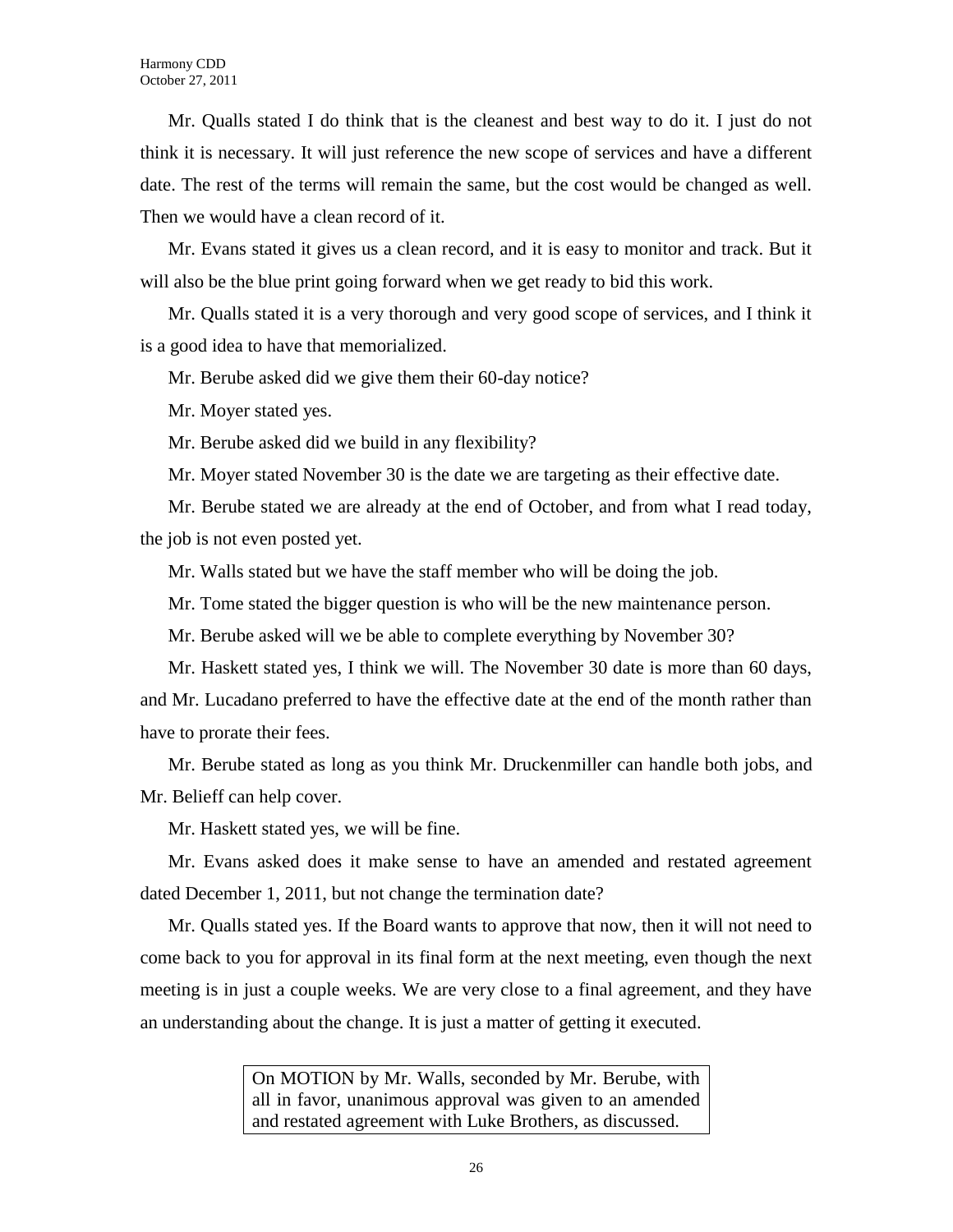# **B. Engineer**

There being nothing to report, the next order of business followed.

# **C. Developer**

## **i. Bobcat Company Invoice**

Mr. Haskett stated I forwarded this invoice to the Board for your review. I submitted the original invoice to Coral Springs for payment, but they did not want to pay it since according to the minutes, I said it would be \$7,000. I normally do not use exact numbers and I believe I said "around" \$7,000. The total ended up being \$7,323.24

> On MOTION by Mr. LeMenager, seconded by Mr. Walls, with all in favor, unanimous approval was given to the invoice from Bobcat Company in the amount of \$7,323.24

Mr. Moyer stated the auditors appreciate these kinds of actions because that is internal control that accounting will not pay an invoice because they did not have authority.

# **ii. Tree Trimming**

Mr. Haskett stated I am working with Mr. McMillan on a street tree proposal for a certain number of trees based on what we have budgeted. I think they did a great job last year with their street tree canopy cleanup. The trees look great now. This year we need to do the interior streets and trim the sycamores and the shumard oaks. We are close to an agreement on a number that I will bring to the Board for your next agenda. I would like to see this work done before December.

### **iii. BrightHouse Invoices**

Mr. Berube stated we have two bills from BrightHouse that we receive every month. I understand one is for each of the swimming pools. At this point, we do not have an internet connection at the dock.

Mr. Haskett stated we do from the generosity of the developer.

Mr. Berube asked will that bill need to be paid by the CDD?

Mr. Haskett stated no, it will run from a router at the Enrichment Center down to the control unit.

Mr. Berube asked at this point, these internet lines are for camera access?

Mr. Haskett stated they are primarily for the security card access system so that we can change, add and delete information in real time, as well as the security cameras.

Mr. Berube stated we are paying \$125 per month for each of these lines. That is a huge line for what I perceive to be a very small need. I wonder when BrightHouse offers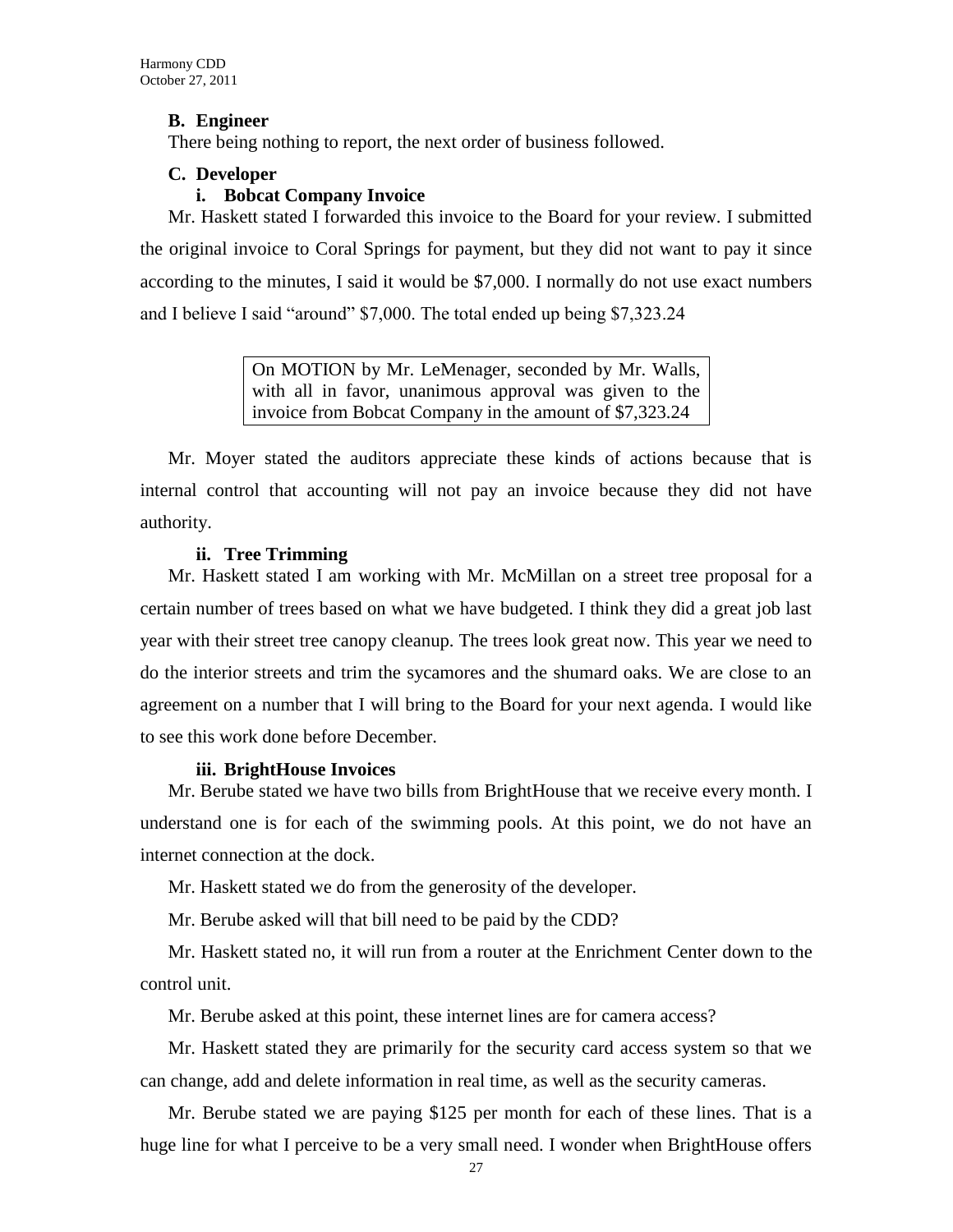internet access at 2 Mbps x 512 Kbps, why are we paying for 15 Mbps x 2 Mbps at this high dollar amount? Maybe there is a need for it. why do we have this big of a line for this limited use?

Mr. Haskett stated we need to have a static IP address, and that was the best deal we could get by ordering commercial static IP addresses. If we can save money and go to a different program, I have no problem with that.

Mr. Berube stated on the page for BrightHouse's Commercial Solutions, we are almost at the top of the list as far as you can go with pipeline size, and the 2 Mbps option will be probably \$50 per month rather than \$125.

Mr. Haskett asked does that option include a static IP address?

Mr. Berube stated nothing is listed about static IP addresses, but that should not matter because we are paying for those separately.

Mr. Walls stated they charge \$4 or \$5 per month for those static IP addresses.

Mr. Berube stated I am not saying there is anything wrong with this bill, and perhaps we do need it, but it seems like it is very high.

Mr. Haskett stated I will look into it.

Mr. Berube stated when you look at one bill for \$125 per month, in the overall picture, it is not very much, but this will be going on forever.

# **SEVENTH ORDER OF BUSINESS Supervisor Requests**

Ms. Kassel stated Mr. Berube mentioned that the new job position was not posted yet. I want to know what is happening with that.

Mr. Moyer stated I discussed that a little prior to the meeting. This is an inherent weakness of big companies. It is a process that they go through. Once the decision was made, they need to verify that the Board, in fact, did approve the amendment to Severn Trent's contract to cover the costs of the employee before they hire the employee because they do not want to get stuck paying for an employee that we are not going to reimburse them for. That is one step. Then they have a series of steps where they post it internally so Severn Trent employees who are interested can apply for the transfer. Of course, that will not happen on an entry-level position because most employees at Severn Trent are above that level. The bottom line is, it does take 60 days to work through this process.

Ms. Kassel asked where are we?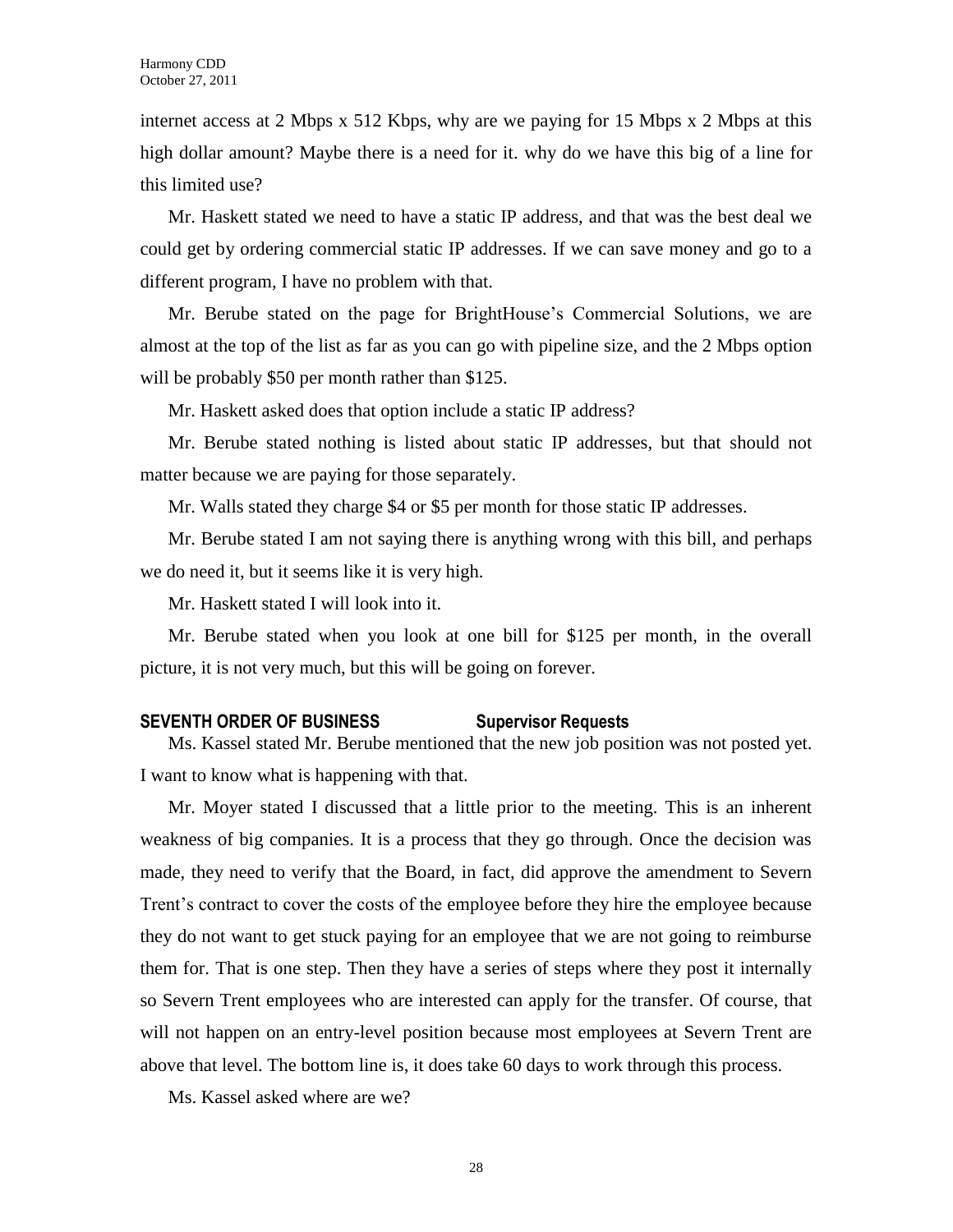Mr. Moyer stated based on what Mr. Berube and the Severn Trent staff just sent through, much to my chagrin, they posted the advancement for Mr. Druckenmiller to move into the irrigation technician spot. I do not believe they have posted the other position internally.

Mr. Berube stated yesterday I spoke with corporate HR to Ms. Jennifer Perott. What Ms. Maria Fuentes, out of the Celebration office, said to me is that she included Ms. Perott's contact information just in case we need to speed her up. This has been floating through the Severn Trent system for 30 days. This is my second follow up on that.

Mr. Moyer stated there will be a point where, when we have all had enough of this "big business" protocol, if I have to hire the person, then I will hire them through my company.

Mr. LeMenager asked then why do we need Severn Trent? Does Mr. Moyer's firm provide all these services?

Mr. Moyer stated I have a contract with Severn Trent.

Mr. Berube stated what we are learning is that it takes more than 60 days every time we want to hire a new employee. When we do this again, then we will look out 90 or 120 days.

Ms. Kassel stated I know we mentioned perhaps having a workshop to discuss trees, but I want to understand what Celebration's experience has been with their trees near their sidewalks and curbs. How long has Celebration been in existence?

Mr. Moyer stated 1994. The situation in Celebration is terrible. Whoever the landscape architects are for all of these wonderful new communities used exactly the same plant palette. Everything you are talking about is a problem everywhere. In Baldwin Park, we have a problem with the types of oaks that they installed. The magnolias are a problem. It sort of goes with the territory. It is part of the business that we are in as far as managing all of this infrastructure.

Ms. Kassel stated what I will want to know by the time we have our workshop is what are they doing about it. What has their response been?

Mr. Moyer stated their response is that they do a lot of sidewalk grinding, as we have done in the past. When there are areas where grinding is not the answer, they replace the sidewalk panels. It is so significant in Celebration that we have two employees that do nothing but grind and replace sidewalk panels.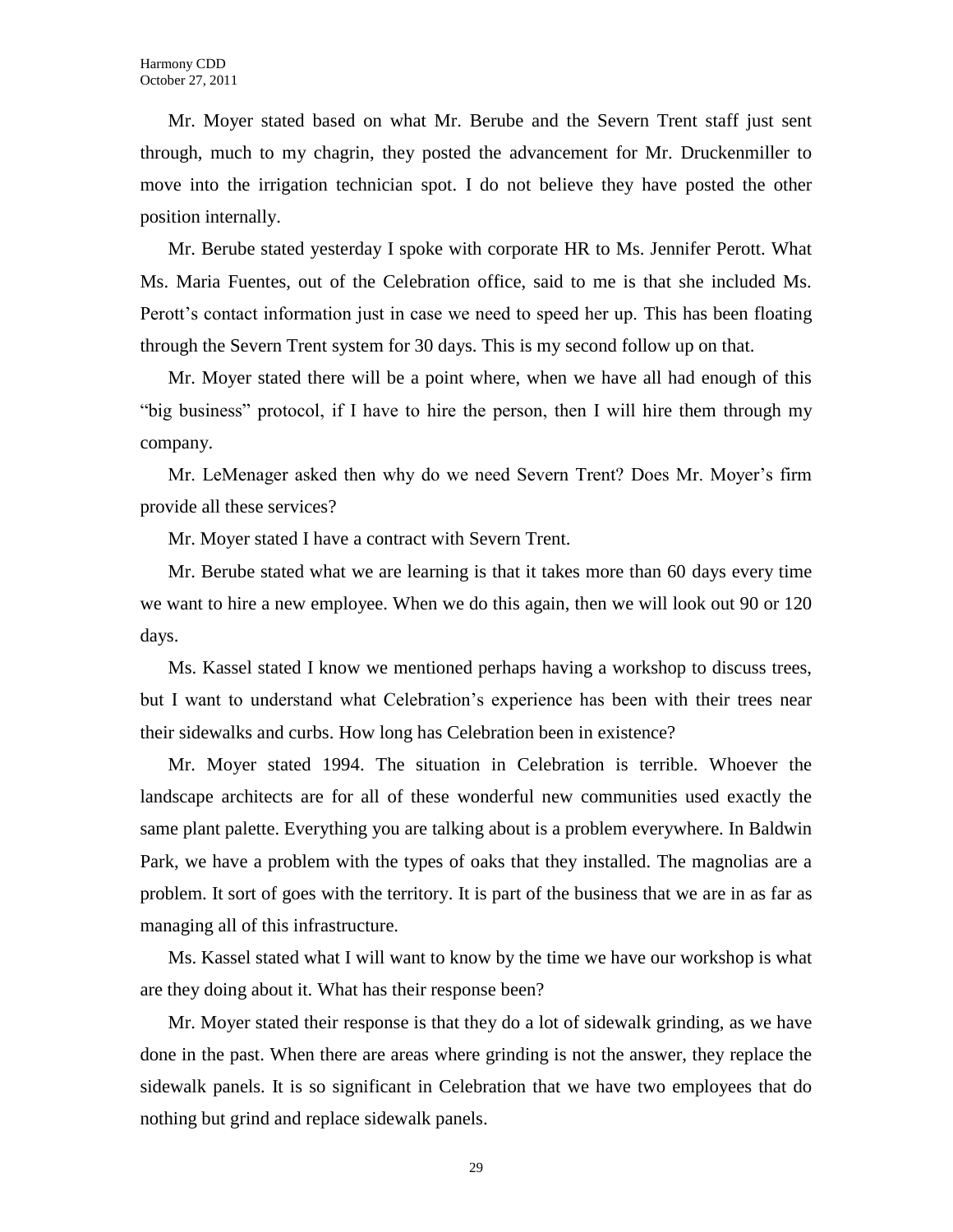Ms. Kassel stated I wanted to comment about the issue from last month with the FDOT agreement. Because there was a discussion about trust, on my part, it was not a matter of trust at all. I trust that our staff is doing what you need to and what is the right thing. For me, it was only a matter that I felt I was not doing my responsibility that I am legally required to do as a CDD Supervisor to approve an agreement that I have never seen. I just wanted to share that on the record, that it was not a matter of trust, but it was simply that I felt I was not doing my responsibility properly if I approved an agreement that I never reviewed.

Mr. Qualls stated you are correct. FDOT is not my client; you are my client and I respect all of you, and that will never happen again.

Mr. Walls stated I discussed this with Mr. Qualls and I am happy with his explanation. I trust him.

Mr. Berube stated I have some material to distribute regarding water issues. There are several things going on with Toho Water Authority ("Toho"). I went to a Toho meeting last night, and some of us are aware that there has been a pilot project running out here for the last six months having to do with water quality. They have managed to get the water quality within DEP specifications, so they have complied with the Consent Order. As of September 30, 2011, they finished the Consent Order and they have to make a motion forward as to what they are going to do. The current water treatment process, as it exists, will not be a good long-term solution. They hired an engineer, which is the same engineer that came up with this process, to produce a cost/benefit analysis report that is due to DEP before November 30, 2011. It will come down to one of four things: ozonation treatment, chlorination aeration, a charcoal filter, and reverse osmosis. They posted ozonation as the top choice. I spoke in favor of that because I have had experience with ozonation in previous residences. It is a good water treatment process. Toho has experience with it because they have one plant already that has ozone-treated water. In December, a decision should be made by the Toho Board as to what water treatment we will have here. Any one of the four choices will probably produce better water than what we have now. As part of that meeting last night, they discussed what they are going to do with meter charges. I researched this a few months ago when we were discussing flow meters and the potential return on investment of installing flow meters on Maxicom. As you analyze the bills, we are oversized on a number of meters. Virtually all of our meters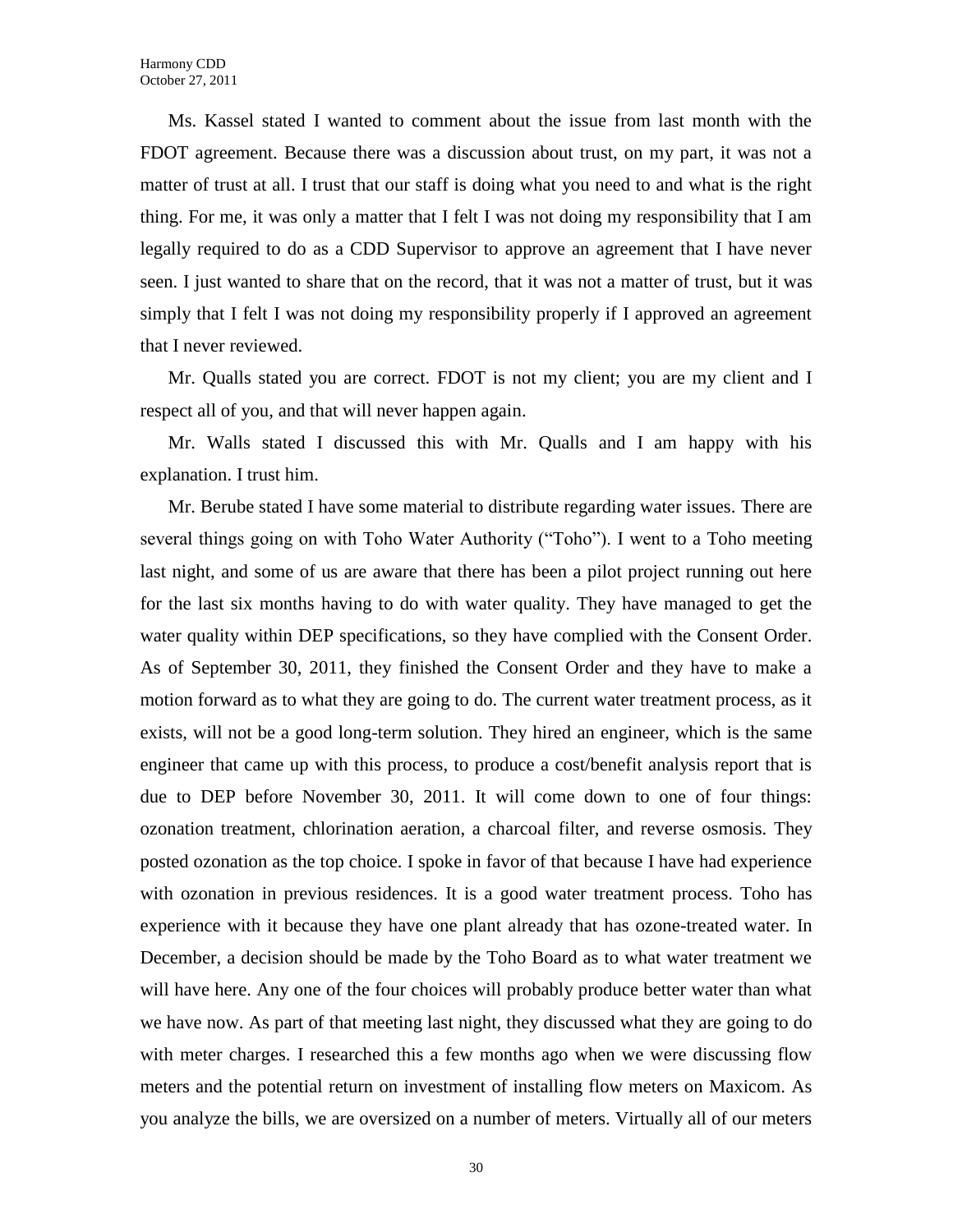are oversized in flow capacity. The problem with that is you pay for that flow capacity every month. The good news is, the potable water and sewer charges have been revised, and they have all decreased. This chart shows all our meters and how many we have of each size. Under the "Current" column is what we pay for that meter right now. Under "Revised" is what the revised price will be. The potable and sewer charges are decreasing significantly. The flip side of that is, the usage that goes through that meter is increasing. They will lower our meter charges significantly, but the more you use, the more you will pay, and it is not a linear scale. As you increase your usage, your bill will increase substantially. The good news is that most residents' bills will decrease substantially because we were the highest price. Now we will be equalized with the rest of Toho's customers. Under "Resized Dollars" shows what it will cost to resize each meter. The savings per month is shown in brackets at the end. The bottom line of all this analysis is, if we reduce the meter sizes, it will cost \$12,200 to change all 18 meters. Our monthly savings is \$1,231, so the payback period is 10 months. On the negative side, we may have to incur some landscaping costs because the meters that are above ground are surrounded by plant material. Toho will have to get to those meters, so we will need to remove some of the landscaping and potentially put it back. Perhaps that is the time that we upgrade the plantings that are around those meters. I think there will be 10 meters that are above ground. I have no idea what the landscaping costs might be, but I would estimate it at \$500 each meter. Even including those costs, our payback is less than two years by downsizing the meters. These savings will then continue into the future forever. Another negative is, with the irrigation, when we downsize, we need to consider the irrigation and it will need to run in smaller periods of time. When you reduce the meter, we still need to get a lot of water through the meter, but we have 18 reclaimed meters with 453 zones. If there is not enough flow at some particular time, it should just be a matter of resetting Maxicom and spreading out the run time on those zones so that the meters can handle the flow. Under "Revised Bills," the reclaimed meter fee is increasing. I show the numbers with questions marks, and those question marks will be the revised rates. The meter fees for reclaimed water are increasing 7%. That has not been finalized by Toho yet, but it is very likely they will increase those fees 7%. Remember that 40% of our water bills are meter fees, 40% is water usage on reclaimed meters, and those numbers vary a little. We pay as much for the meter fees as we do for reclaimed water.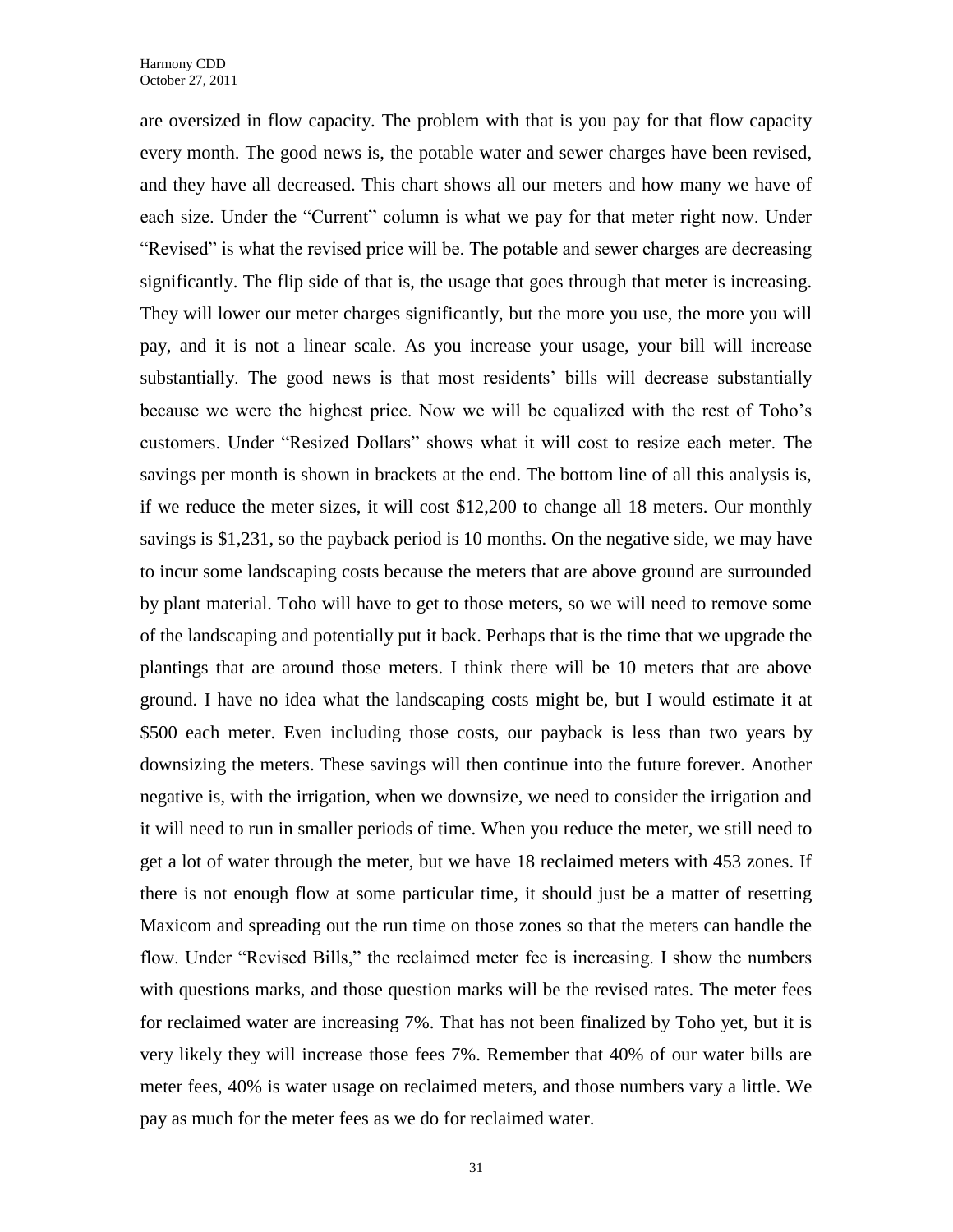Ms. Kassel stated we are not even getting reclaimed water.

Mr. Berube stated that is correct; there is not enough reclaimed water to go around. If we want to proceed with this, Toho is ready. It is hard to figure the payback period because of the landscaping, but just in relation to the meters, it is 10 months. It seems like a relatively easy thing to do.

Mr. Moyer stated I think Mr. Berube has done a great job with this. When you start talking about reducing meter sizes, I sense there was a reason for the meter size in the beginning. I would like Mr. Boyd to review that and tell us whether or not there will be any problems with reducing the meter sizes, just to make sure there will not be a problem.

Mr. Berube stated I thought about that, also. When you look at our bills over a period of time, there is a graph on there that shows what our usage is. Mr. Boyd is welcome to look at it, but I already did the background work looking at flows between a 3-inch meter and a 2-inch meter to see what the capacity restriction would be. We are nowhere near what our average daily flow is over a year's worth of use. The potable and sewer use are primarily at the pool. Those meters are way oversized for some reason, and I do not understand why. I am sure they were thinking future capacity, and perhaps they did reclaimed the same way. At this point, we are pretty well built out.

Mr. Moyer stated I can guess at the pools, and it has nothing to do with use; it has to do with fire flow. That is not unusual, and those are probably considered commercial buildings. That is why those meters are oversized.

Mr. Berube stated that sounds reasonable. That is why I did all the background work that I could do. I think we get everyone's comments.

Mr. Walls stated I think it is excellent work. I think we should have an expert sign off with his approval, and if he approves, then we can move forward and save some money. I appreciate the time Mr. Berube has spent on this project.

Ms. Kassel stated thank you for your time.

Mr. Berube stated we have other utility bills that have various problems with taxes and the way they are figured. I have already sent some of them through Ms. Burgess, and she has talked to OUC, who responded with what I would call gibberish. We are paying taxes on certain bills that we should not be paying. I think Mr. Moyer has also been following the email exchange. That includes all of our phone bills. We have three land line phones for Maxicom and we have three Century Link phone bills. All of these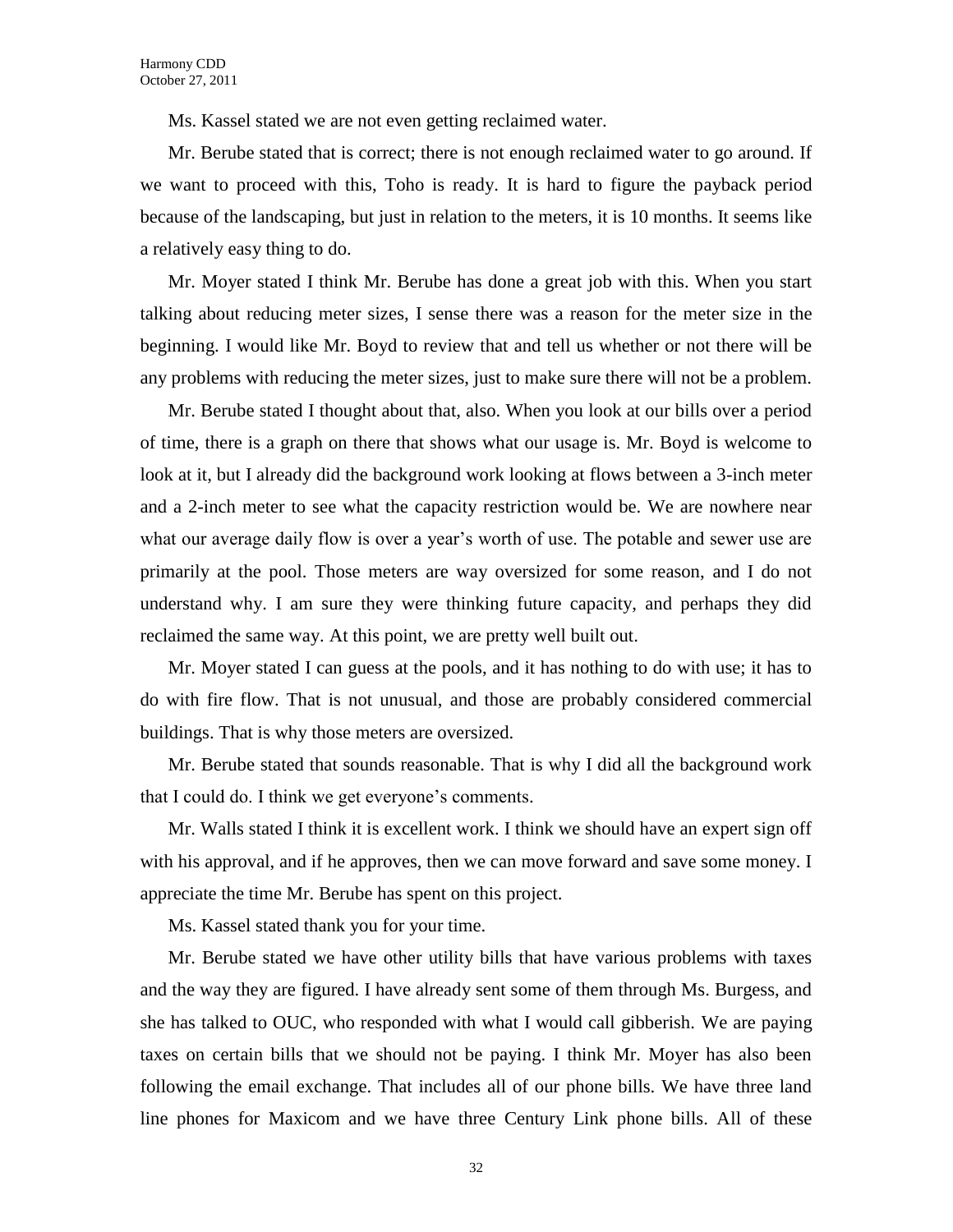phones should be doing basically the same thing, which is dialing into the weather station through the Maxicom controller.

Mr. Moyer stated that sounds right.

Mr. Berube stated I believe all three of these phones lines are doing the same thing, but we are paying three different amounts to Century Link every month for three virtually identical phones. All three lines have different plans assigned to them. One has a longdistance charge, one has a presubscribed line charge, and one has a subscriber line charge interstate. It does not make any sense. Mr. Haskett did a good job with BrightHouse, and we pay no taxes on those bills. But Century Link and AT&T have all the taxes. As I read the law, we should not be paying at least some of these taxes, and we need to get this straightened out. They are small amounts of money, but it has been rolling on for quite some time.

Mr. Moyer stated we are not exempt from some taxes, and some taxes we are exempt.

Mr. Berube stated I understand that. There are all kinds of fees and charges.

Mr. Evans stated that sounds like a task for the manager's office.

Mr. Moyer stated that is correct.

Mr. Evans stated we have made him aware of it and he already has the authority to proceed to correct it.

Mr. Berube stated in time, it adds up to a lot of money.

Mr. Evans stated excellent work; very informative.

Mr. Berube stated last month, Mr. Walls asked about OUC meters that show zero usage. Looking back, there is usage every once in a while, but they use so little usage in an average month that it is not 1 kilowatt hour. About twice a year, those zero meters do click for 1 kilowatt. Those bills include \$10 for the meter and \$.42 for electricity. But we will not be able to change those since we cannot downsize those meters.

Mr. Walls stated I want to thank the audience for attending our meeting and staying to the end.

A Resident stated I want to thank the Board for the job you are doing. I am listening to all your discussions, and I can sleep easier at night, knowing that you are working on our behalf. Are the reports that were distributed public information?

Mr. Moyer stated yes, and it is all included in our website.